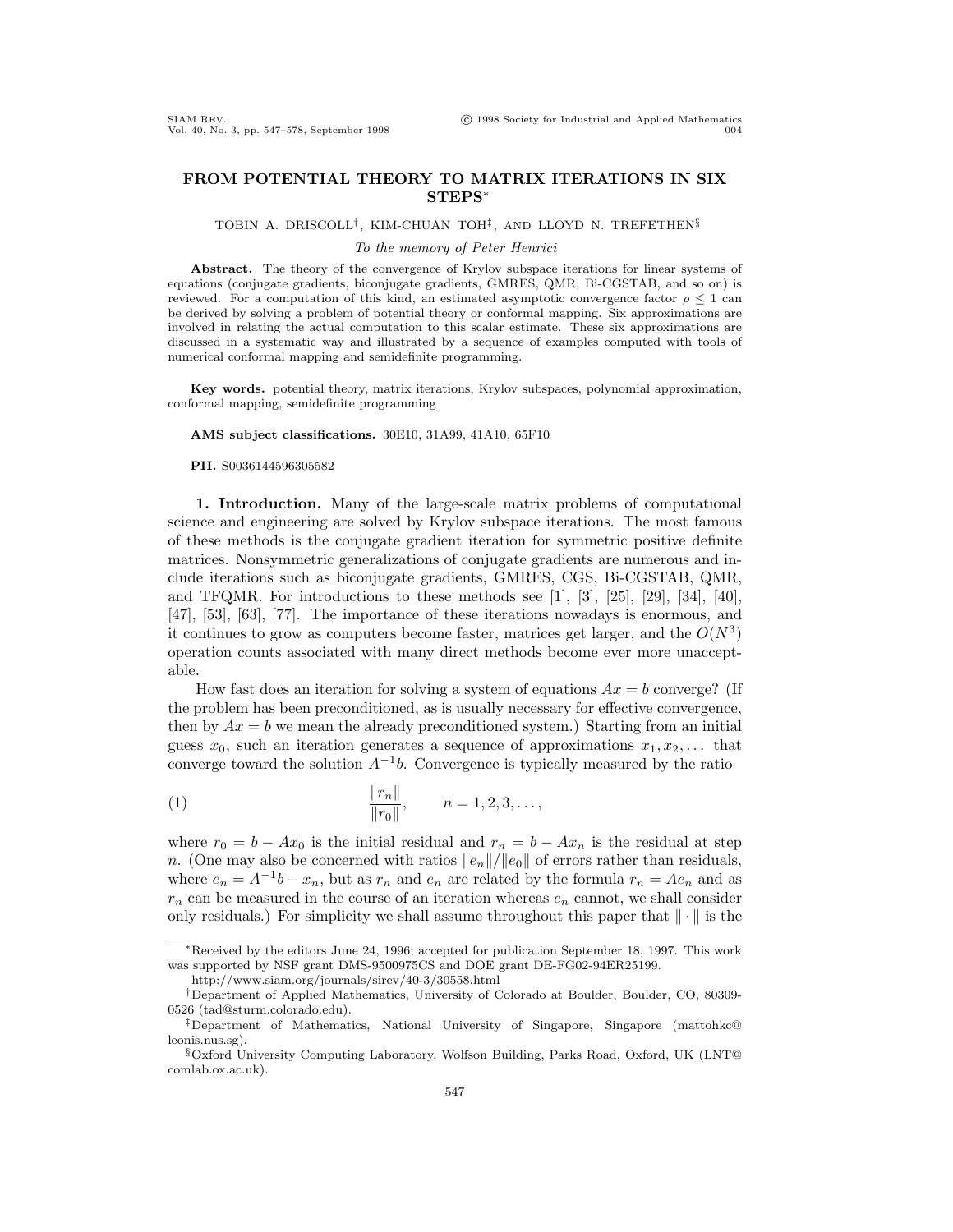2-norm (square root of sum of squares). The question of most pressing importance in any matrix iteration is, how fast do the numbers (1) decrease towards 0 ?

There is an elegant, fundamental idea that gives an approximate answer to this question. Let the spectrum of  $A$  be approximated by a compact set  $S$  in the complex plane **C**, with  $0 \notin S$ . Sets often considered in practice include intervals, ellipses, polygons, isolated points, and combinations of these. Now ask, how small can a polynomial  $p(z)$  of degree n be on S if it is normalized by  $p(0) = 1$ ? Specifically, let  $P_n$  denote the set of polynomials of degree at most n with  $p(0) = 1$ , and let the norm  $\|\cdot\|_S$  associated with S be defined by

(2) 
$$
\|p\|_S = \max_{z \in S} |p(z)|.
$$

Then how small are the quantities

(3) 
$$
E_n(S) = \min_{p \in P_n} ||p||_S, \qquad n = 1, 2, 3, ... ?
$$

A salient property of the sequence  $\{E_n(S)\}\$ is that it decreases geometrically with n at some rate  $\rho \leq 1$ :

(4) 
$$
\rho = \lim_{n \to \infty} (E_n(S))^{1/n} \leq 1.
$$

This limiting value  $\rho$ , which we shall call the *estimated asymptotic convergence factor*, always exists, and unless S completely surrounds the origin in the sense of separating it from the point at infinity, it is strictly less than 1. Moreover, as we shall describe, its value can be derived from potential theory, or equivalently by the consideration of Green's functions, and if  $S$  is connected, the derivation reduces to a conformal map of the exterior of  $S$  to the exterior of a disk.

Implicitly or explicitly, the number  $\rho$  is the starting point of most attempts to understand the behavior of the sequence (1). Specifically, in many cases the estimate

$$
\frac{\|r_n\|}{\|r_0\|} \approx \rho^n
$$

is a reasonable approximation. The reason for the link is that Krylov subspace iterations also involve polynomials—polynomials of matrices. The iterates produced by these methods typically lie in the Krylov subspaces generated by the initial vector and the matrix A,

(6) 
$$
r_n \in r_0 + \langle Ar_0, A^2r_0, \ldots, A^nr_0 \rangle,
$$

where the angle brackets indicate the subspace spanned by the vectors inside. This is equivalent to the statement that  $r_n$  can be written in the form

$$
(7) \t\t\t r_n = p(A)r_0
$$

for some  $p \in P_n$ . (The error  $e_n$  satisfies  $e_n = p(A)e_0$  for the same polynomial p.) And thus we see that the convergence of a Krylov subspace iteration can be expected to be rapid if it manages to find polynomials  $p(A)$  that are effective at approximately annihilating  $r_0$ .

The aim of this paper is to introduce the reader to the subject of convergence of Krylov subspace iterations, using the approximation (5) as our reference point. Little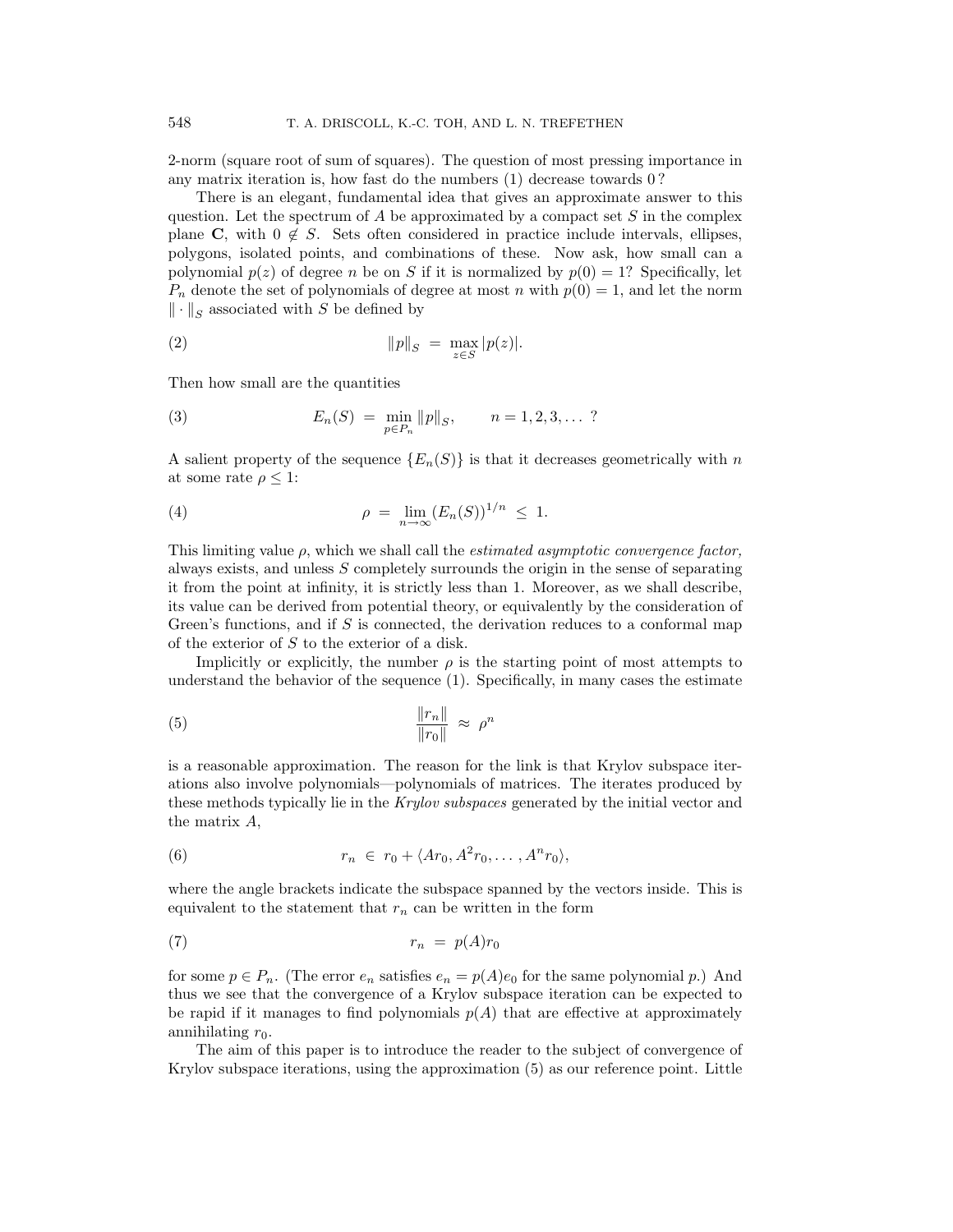of what we say is mathematically new. For example, a shorter survey covering some of the same ground as this one has been written by Greenbaum [32], and an extensive analysis based on a different point of view can be found in the book by Nevanlinna [55]. However, our presentation has some unusual features. One is that from start to finish, everything is illustrated by computed examples based upon potential theory or approximation theory problems in the complex plane. The computation of these examples has been made possible by software developed by us for Schwarz–Christoffel conformal mapping [9] and for finding polynomials  $p(z)$  that minimize norms  $||p(A)||$ [74]. The other is that our tour is organized in an unusual way. We have observed that to get from the right-hand side of (5) to the left-hand side, one can proceed in six steps, breaking the " $\approx$ " into a sequence of six approximations. All of these approximations have been considered before in the literature. However, discussions of this subject have not been structured explicitly in this way before.

Readers looking for an overview may turn to the summary at the end, where, among other things, we list some of the many things not done in this paper.

**2. Derivation of** *ρ* **via potential theory.** Let  $S \subseteq \mathbb{C}$  be a compact set with  $0 \notin S$ , and let  $\rho$  be the estimated asymptotic convergence factor (4) for S. To avoid technical complications, we assume that  $S$  consists of a finite collection of simply connected components, each of which is either an isolated point or a continuum with a piecewise smooth boundary.

The derivation of  $\rho$  via potential theory can be explained in a few lines, if we do not attempt to be rigorous. Consider a polynomial  $p(z) = \prod_{k=1}^{n} (z - z_k)$ . The absolute value of  $p(z)$  is

$$
|p(z)| = \prod_{k=1}^{n} |z - z_k|.
$$

Our goal is to minimize  $|p(z)|/|p(0)|$  on S [17]. By the maximum modulus principle, an equivalent problem is to minimize the same quantity on  $\partial S$ . Taking the logarithm gives

$$
\log |p(z)| = \sum_{k=1}^{n} \log |z - z_k|.
$$

This function can be thought of as the potential in the complex plane associated with electric point charges of amplitude −1 at each of the points  $\{z_k\}$ . (The potential associated with a negative point charge in 3-space is  $-|z - z_k|^{-1}$ ; for an infinite line of charge, whose intersection with the plane is a point, the formula becomes  $\log |z - z_k|$ . Our aim is to locate these charges so as to minimize the quantity

(8) 
$$
\log |p(z)| - \log |p(0)| = \log \prod_{k=1}^{n} \left| 1 - \frac{z}{z_k} \right|
$$

on  $\partial S$ .

For finite n, this minimization problem is difficult, but we can make it simpler by taking the limit  $n \to \infty$ . First we rescale the problem, defining

$$
g(z) = n^{-1} \sum_{k=1}^{n} \log |z - z_k| + C.
$$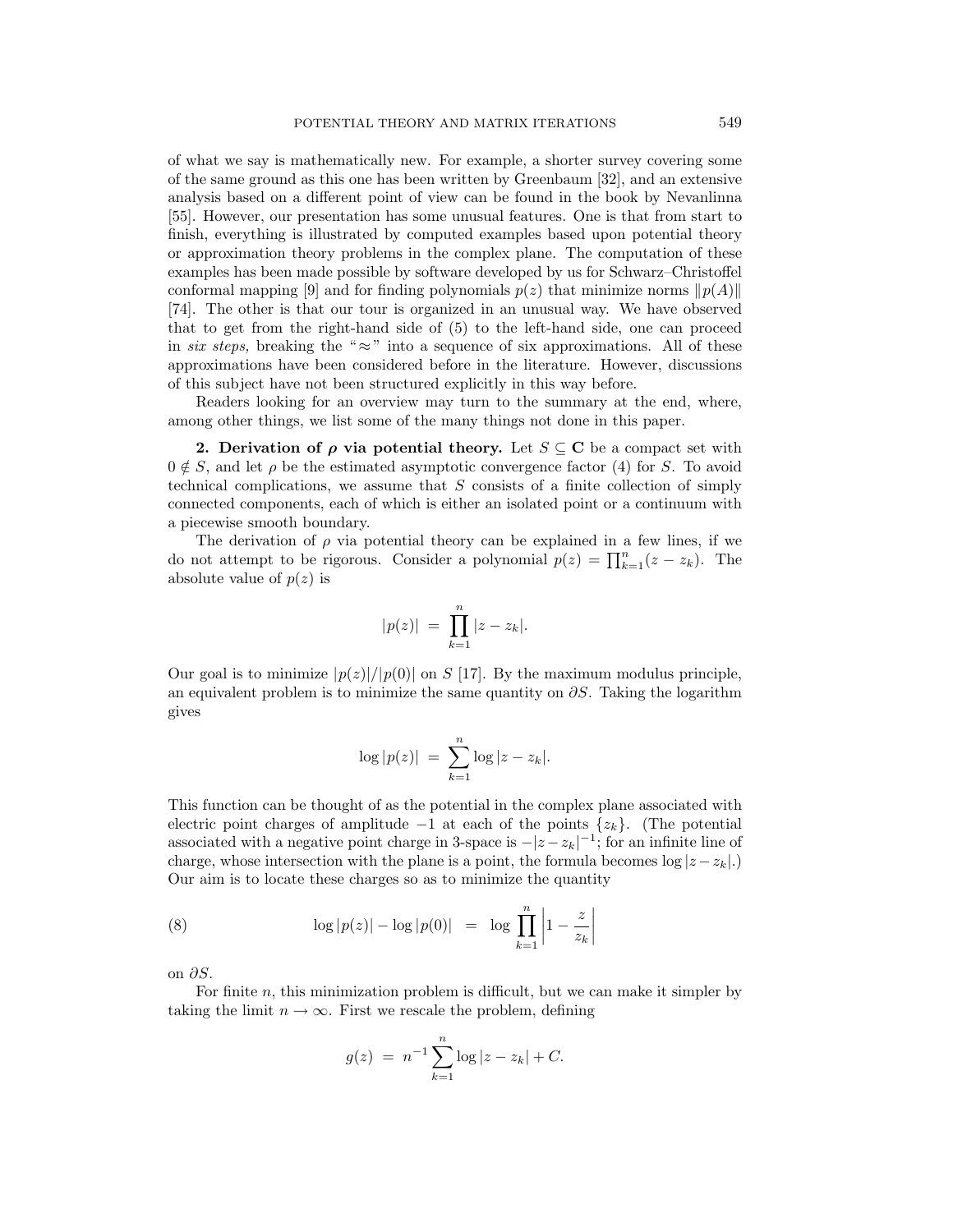

FIG. 1. Determination of the estimated asymptotic convergence factor  $\rho$  in the case where the set  $S_0$  has several connected components. In this sketch  $S_0$  consists of an arc, a disk, and another region with interior. Think of these as electrical conductors that are electrically connected to one another. Inject a charge of magnitude  $-1$ , so that the potential g adjusts to a constant value along all of the boundaries, and add a constant  $C$  to  $g$  so as to make this value  $0$  ( $g$  is the Green's function for  $S_0$ ). The number  $\rho$  is determined by the value of the potential at the origin:  $\rho = \exp(-g(0))$ .

This is the potential corresponding to point charges of strength  $-n^{-1}$  at each of the points  $\{z_k\}$ ; the arbitrary constant C will be fixed in a moment. In the limit  $n \to \infty$ , we now imagine a negative unit charge distributed in a continuous fashion in the complex plane, and our aim is to minimize  $\max_{z \in S} g(z) - g(0)$ .

In passing to the limit  $n \to \infty$ , a complication arises concerning treatment of isolated points of S. It requires just a single root to make a polynomial zero at an isolated point. As  $n \to \infty$ , this corresponds to a zero proportion of the total charge, and thus we cannot expect a continuous charge distribution to handle isolated points of S properly. One way to handle this matter is as follows. Let  $S_0$ , assumed to be nonempty, denote the subset of S in which any isolated points (necessarily finite in number) have been removed. Denote the boundary of S by  $\partial S$  and the boundary of  $S_0$  by  $\partial S_0$ . We shall apply our potential theory to  $S_0$ , and the results will be valid in the *n*th-root asymptotic sense  $(4)$  for S too.

Figure 1 illustrates a typical setting for our discussion. The set  $S_0$  consists of the union of an arc and two regions with interior. The set  $S$  might contain in addition some isolated points, not shown in the figure.

Our goal is to minimize max  $g(z) - g(0)$  on  $S_0$ . Now in the case of a continuous charge distribution, it is plausible that the minimum should be achieved by a charge distribution that has the property that  $g(z)$  is constant for all  $z \in \partial S_0$ . The idea is that if  $g(z)$  were not constant on  $\partial S_0$ , then its maximum could be reduced by redistributing the charge away from low-potential regions. In fact, it can be shown that this idea is correct. Moreover, the minimum is achieved by a charge distribution in which all the charge is confined to the boundary  $\partial S_0$ . (The process of finding a charge distribution on  $\partial S_0$  that is equivalent outside  $S_0$  to a continuous charge distribution on  $S_0$  is known in potential theory as *balayage* [69], [78].)

We have arrived at the following physical picture. Think of  $S_0$  as a collection of conductors in the plane that are electrically connected. Inject a quantity −1 of charge into this system, and let it find an equilibrium. The charge will distribute itself along the boundary  $\partial S_0$  in such a way that the potential  $g(z)$  it generates is constant there. Add a constant  $C$  to this potential so that this constant value becomes 0. The asymptotic convergence factor is now  $\rho = \exp(-g(0)).$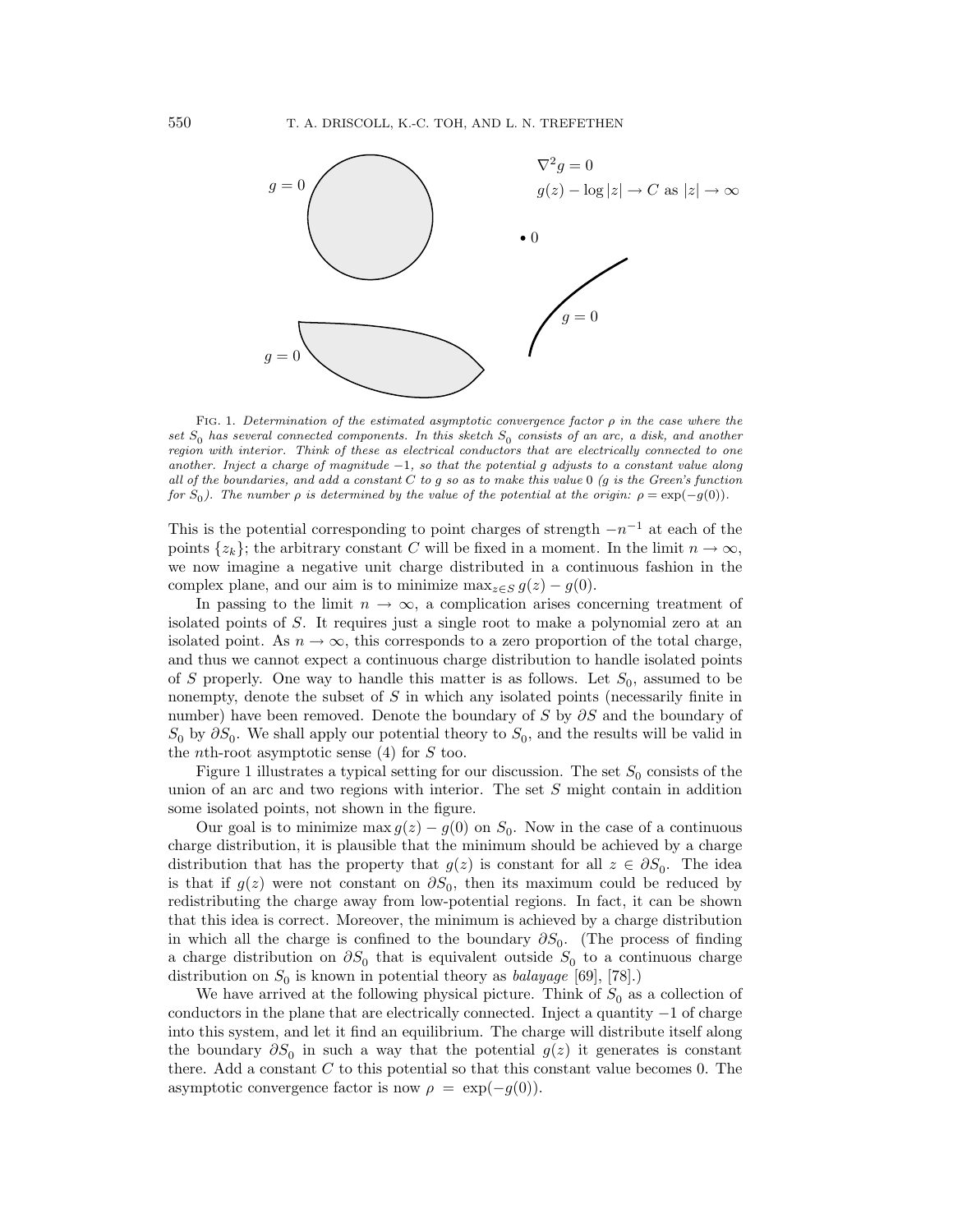

FIG. 2. Determination of  $\rho$  in the case where  $S_0$  is connected. All that is required is a conformal map  $\Phi$  of the exterior of S<sub>0</sub> to the exterior of the unit disk  $\Delta$ . The estimated asymptotic convergence factor is  $\rho = 1/|\Phi(0)|$ .

Of course, these results can be stated mathematically, without recourse to physical interpretations. The function  $g(z)$  is the *Green's function* associated with  $S_0$ , the unique function defined in the exterior of  $S_0$  that satisfies  $\nabla^2 g = 0$  outside  $S_0$ ,  $g(z) \rightarrow$ 0 as  $z \to \partial S_0$ , and  $g(z) - \log |z| \to C$  as  $|z| \to \infty$  for some constant C. The quantity  $e^{-C}$  is the *logarithmic capacity* of  $S_0$  (or equivalently of S), and C is Robin's constant [45], [78]. We can state the fundamental results about  $\rho$  as follows.

THEOREM 1. Let  $g(z)$  be the Green's function for the set  $S_0$ . The estimated asymptotic convergence factor of S as defined by  $(1)$  and  $(2)$  is

$$
\rho = \exp(-g(0)).
$$

Moreover, for each n and any  $p \in P_n$  we have

$$
||p||_S \ge \rho^n.
$$

The lower bound (10) has an intuitive explanation. A polynomial of finite degree n corresponds to the constraint that a quantity of charge must be distributed in  $n$ points rather than allowed to spread around in a continuous fashion. The resulting maximum potential on  $S$  can accordingly be worse than that for the continuous limit, but not better. Rigorous proofs of this and other results mentioned here are not difficult; one of the key tools is the maximum principle. For more information about potential theory and polynomial minimization, see [27], [42], [45], [69], [78], [81], [82]. For more about the connection with matrix iterations, see [13], [14], [15], [20], [22], [55], [56], [59].

**3.** If  $S_0$  is connected: Derivation of  $\rho$  via conformal mapping. The picture just presented is conceptually simple, though calculating Green's functions may be a challenge. In the case where  $S_0$  is connected, the problem becomes still simpler.

What happens in this case is that the potential  $g(z)$  can be viewed as a level function of a conformal map. As illustrated in Fig. 2, suppose  $S_0$  is a simply connected compact subset of  $\mathbf{C}$ , not containing 0, with a piecewise smooth boundary. Since  $S_0$ is connected, the exterior of  $S_0$  is a simply connected set with respect to the extended complex plane  $\mathbb{C} \cup \{\infty\}$ . It follows that a harmonic function  $h(z)$  can be defined in the exterior of  $S_0$  that is a harmonic conjugate of  $g(z)$  and is single-valued except for increasing by  $2\pi i$  with each counterclockwise circuit around  $S_0$ . Consider now the complex function

$$
\Phi(z) = \exp(g(z) + ih(z))
$$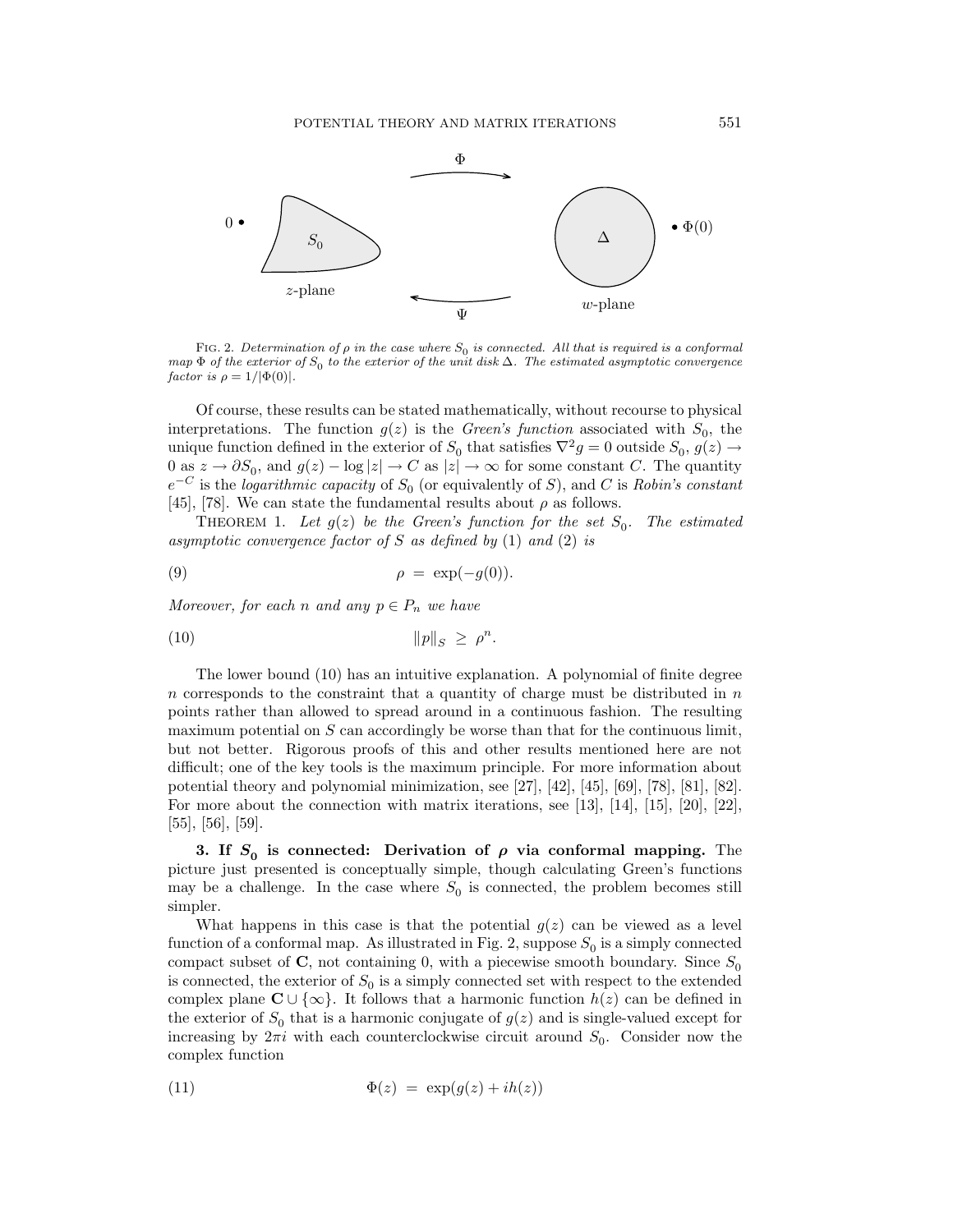

FIG. 3. Simplest example of a set S: a disk in the z-plane disjoint from the origin. The map to the exterior of the unit disk in the w-plane is just a translation and a scalar multiplication. The estimated asymptotic convergence factor is  $\rho = (\kappa - 1)/(\kappa + 1)$ , the ratio of the radius of the disk to the distance to the origin.

defined in the exterior of  $S_0$ . This function is analytic, with nonvanishing derivative, and it satisfies  $|\Phi(z)| = \exp(g(z)) \to 1$  for  $z \to \partial S_0$  and  $|\Phi(z)| \sim |z|e^C$  as  $|z| \to \infty$ . In other words,  $\Phi(z)$  is a conformal map of the exterior of  $S_0$  onto the exterior of the unit disk  $\Delta$ , with  $\Phi(\infty) = \infty$ . Just as  $h(z)$  is determined up to an additive constant,  $\Phi(z)$  is determined up to a multiplicative constant of modulus 1, corresponding to an arbitrary rotation in the w-plane. For our purposes there is no need to specify this constant of rotation.

Let  $\Psi$  denote the inverse of  $\Phi$ , mapping the exterior of  $\Delta$  conformally onto the exterior of  $S_0$ . Thus  $\Psi$  maps the unit circle  $|w|=1$  onto  $\partial S_0$ , and it maps concentric circles  $|w| = r > 1$  in the w-plane onto simple closed curves enclosing  $\partial S_0$  in the zplane. These are the *level curves* associated with  $\Phi$ , defined by the condition  $|\Phi(z)| = r$ for various values of r.

By assumption, the point 0 is exterior to  $S_0$ . Thus its image  $\Phi(0)$  is exterior to  $\Delta$ . And now, combining (9) and (11), we obtain a formula for  $\rho$ .

THEOREM 2. Let  $S_0$  be connected, and let  $\Phi(z)$  be a conformal map of the exterior of  $S_0$  to the exterior of the unit disk  $\Delta$  with  $\Phi(\infty) = \infty$ . The estimated asymptotic convergence factor of S is

$$
\rho = \frac{1}{|\Phi(0)|}.
$$

In words, if  $S_0$  is connected, the estimated asymptotic convergence factor for a matrix iteration depends on how far the origin is from  $S_0$ —provided that this distance is measured by level curves associated with the exterior conformal map.

**4. Examples of regions** *S* **and convergence factors** *ρ***.** We shall illustrate these results by three examples of the constant  $\rho$  associated with various sets S. Subsequent sections will refine the picture by looking at the "six steps."

The first example is mathematically trivial, but of enduring importance for applications. Suppose  $S = S_0$  is the disk  $|z - z_0| \leq R$  for some  $R < |z_0|$ . To map the exterior of S conformally onto the exterior of the unit disk as in Theorem 2, all that is required is a translation and a scalar multiplication. A suitable pair of maps is  $\Phi(z)=(z-z_0)/R$ ,  $\Psi(w) = Rw + z_0$ . Thus we see that when S is a disk of radius R about  $z_0$ , the estimated asymptotic factor is  $\rho = R/|z_0|$ . Rapid convergence can be expected if the disk is small relative to its distance to the origin. See Fig. 3.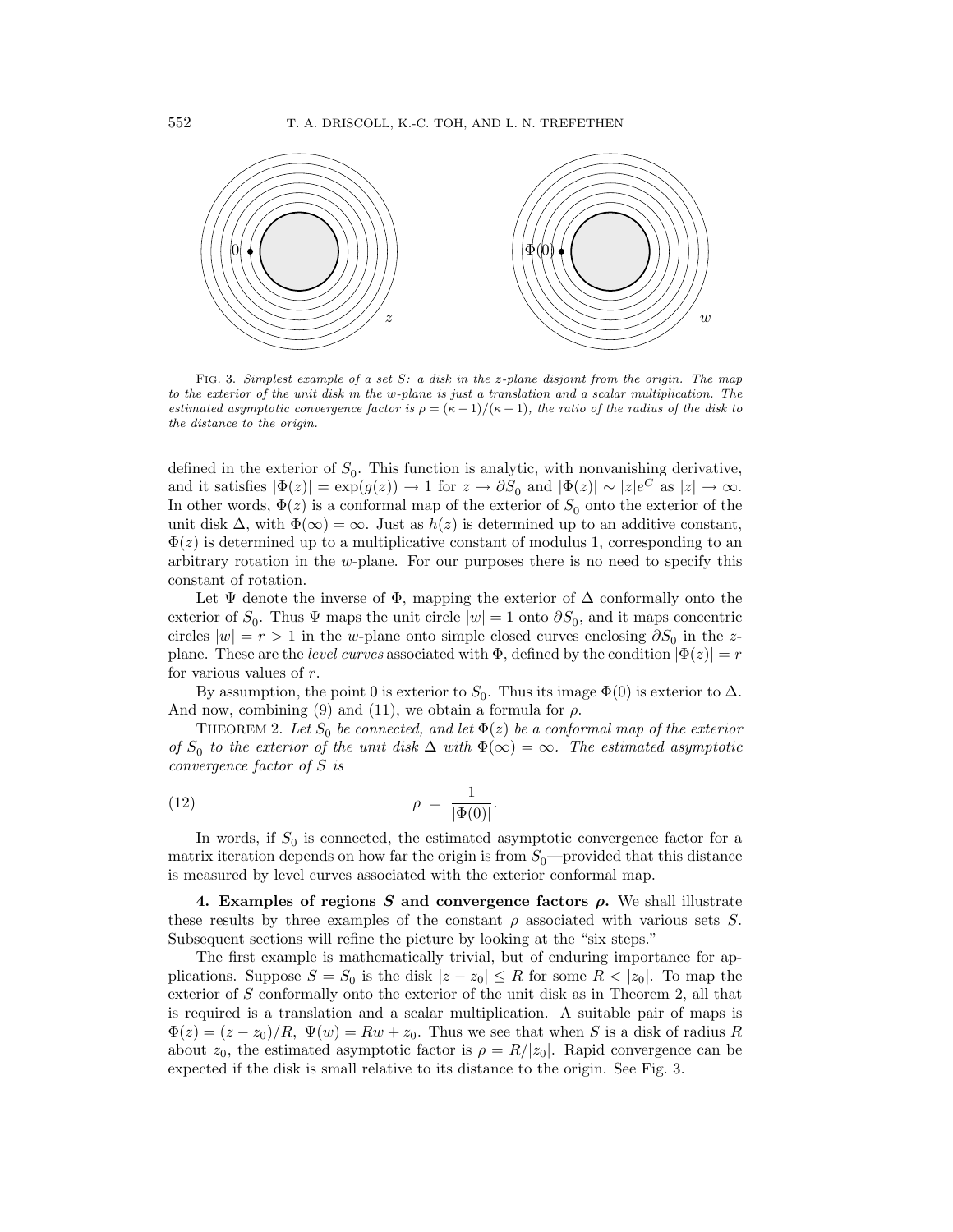

FIG. 4. Second-simplest example of a set S: an interval of the real axis, chosen here to have the same condition number  $\kappa$  as in Fig. 3. Thanks to the sharp angle of ∂S at the end of the interval, the distinguished point  $\Phi(0)$  in the w-plane now lies much further from the unit disk. The estimated are assumptored by the  $\chi$  and  $\chi$  and  $\chi$  are  $\chi$  and  $\chi$  and  $\chi$  and  $\chi$  and  $\chi$ . The estimated asymptotic convergence factor changes to  $\rho = (\sqrt{\kappa} - 1)/(\sqrt{\kappa} + 1)$ , an improvement from  $1 - O(1/\kappa)$  $usymptotic convergence$  fuctors to  $1 - O(1/\sqrt{\kappa})$  for large κ.

For comparison with other examples, it is informative to restate this result in terms of the "condition number" of the disk S: the ratio  $\kappa$  of its largest to smallest points. Specifically, suppose  $\rho < 1$  is given. Then any disk with ratio  $R/|z_0| = \rho$  can be defined by  $z_0 = \alpha(\kappa + 1)/2$  and  $R = |\alpha|(\kappa - 1)/2$  for some constant  $\alpha$ . The formula for  $\rho$  as a function of  $\kappa$  becomes

(13) 
$$
\rho = \frac{\kappa - 1}{\kappa + 1}
$$
 (disk).

Rapid convergence can be expected if  $\kappa$  is not too large. If it is large, then we have  $\rho \sim 1-2/\kappa$ , and we must expect to take  $\sim \kappa/2$  iterations to reduce the residual norm by a factor e.

This first example illustrates the most basic property one might look for in an effective preconditioner. A preconditioner is likely to be effective if (though not only if) it moves the spectrum of the original problem, or at least all of the spectrum except a few isolated points, into a disk whose radius is reasonably small relative to the distance from its center to the origin.

Our second example is also elementary. If  $S = S_0$  is an interval, the conformal map of its exterior onto the exterior of the unit disk is a Joukowski map, carrying circles to ellipses (Fig. 4). To go directly to the  $\kappa$  notation, suppose  $S = [1, \kappa]$  for some  $\kappa > 1$ . Then a suitable pair of maps is  $\Phi(z) = (2z - \kappa - 1 + 2\sqrt{z^2 - (\kappa + 1)z + \kappa})/(\kappa - 1)$ ,  $\Psi(w) = [(w+w^{-1})(\kappa-1)/2 + \kappa+1]/2$ . Calculating  $\Phi(0)$  as in (12) gives the estimated asymptotic convergence factor

(14) 
$$
\rho = \frac{\sqrt{\kappa} - 1}{\sqrt{\kappa} + 1}
$$
 (interval).

This factor is famous as associated with the convergence rate of the conjugate gradient iteration for a matrix with condition number  $\kappa$ . Note that whereas  $\rho \sim 1 - 2/\kappa$  for large  $\kappa$  in (13),  $\rho \sim 1 - 2/\sqrt{\kappa}$  in (14), and this number is much further from 1. For large κ, errors can be reduced by a factor  $e$  in  $\sim \sqrt{\kappa}/2$  rather than  $\sim \kappa/2$  iterations.

These two examples are standard and well known. Now, let us consider a more complicated example, for which the conformal map was computed numerically using the Schwarz–Christoffel Toolbox [9]. The Schwarz–Christoffel Toolbox is a publicly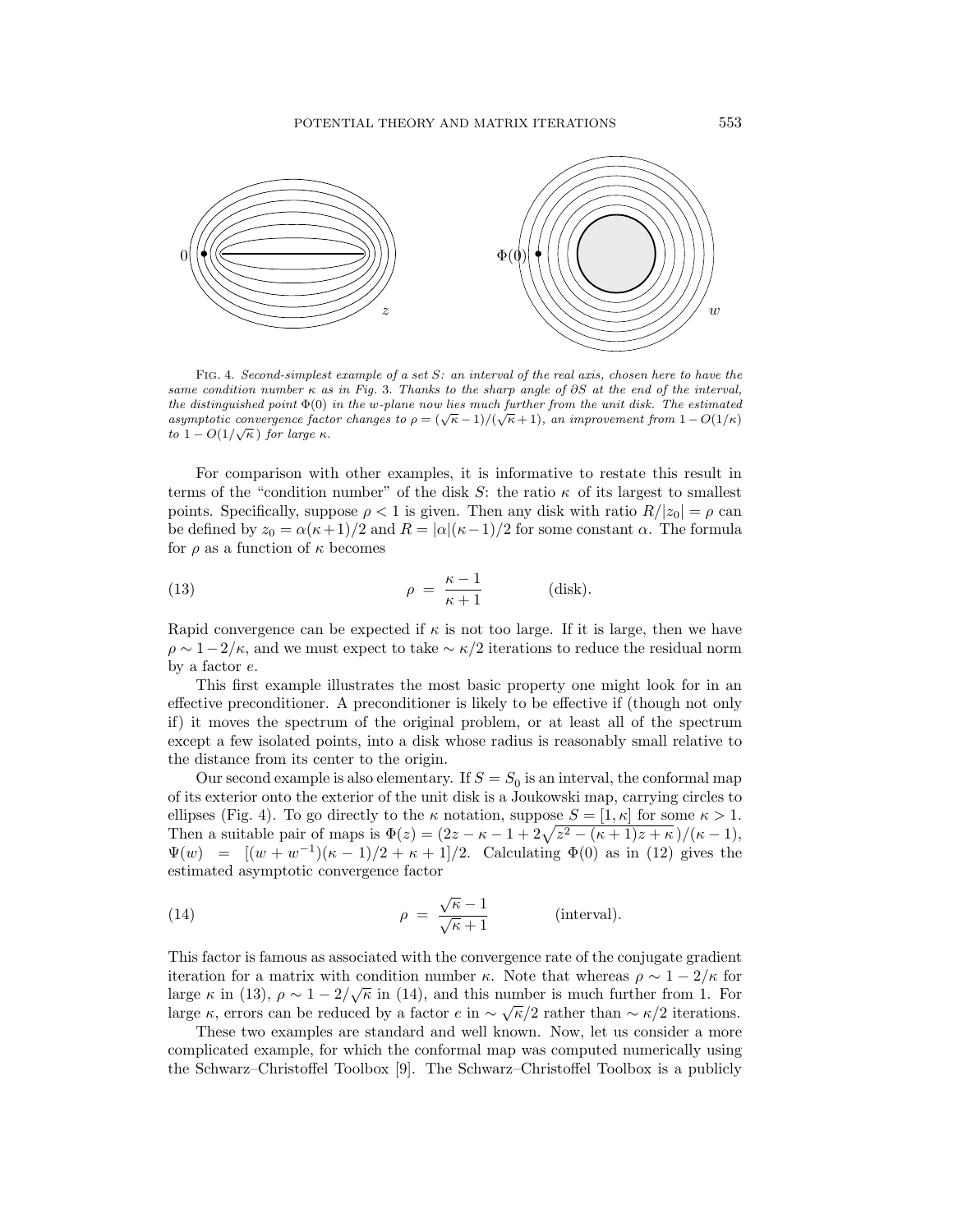

FIG. 5. Conformal map of the exterior of an irregular octagon S in the z-plane, indicating the images in the w-plane of three distinguished points. The points lie at similar distances from S, but their images lie at very different distances from the unit disk.



FIG. 6. Estimated asymptotic convergence rates associated with the origin located at each of the three points of Fig. 5. The convergence is very slow for the case  $\blacktriangleright$ , corresponding to a matrix A with spectrum approximately surrounding the origin.

available Matlab package that enables the user to draw a polygon and determine the corresponding conformal map at the touch of a button.

Figures 5 and 6 present an estimated spectrum that illustrates several types of behavior at once. Here  $S = S_0$  is the closed region bounded by a polygon with both salient and reentrant corners. The figure shows a collection of concentric circles in the w-plane and the corresponding level curves surrounding  $S$  in the z-plane. Three points in the z-plane have been selected, with their conformal images marked in the w-plane. The point marked by  $*$  lies near a salient corner of S, and its image under  $\Phi(z)$  is accordingly far from the unit circle. It follows that if the origin in the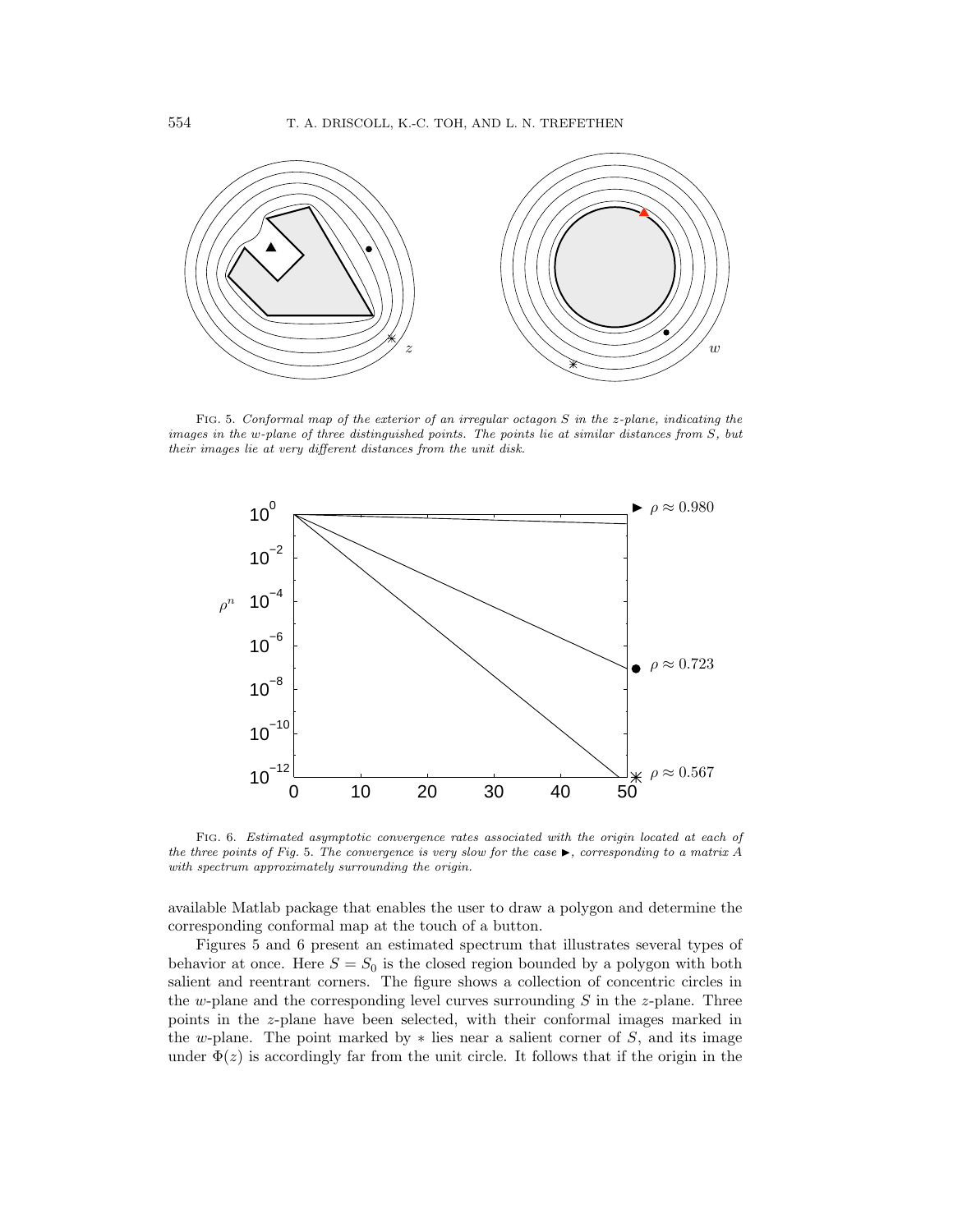

FIG. 7. For an irregular pentagon S in the z-plane, the first two plots compare the level curves (lemniscates) of optimal polynomials p of degrees  $n = \infty$  (the limit of a continuous charge distribution or Green's function) and  $n = 10$ . The third shows the corresponding picture for a near-optimal polynomial, the appropriately scaled Faber polynomial. From the fact that the inner lemniscates do not quite enclose all of S, we see that the two finite-degree polynomials do not quite achieve the lower bound  $\rho^n$ .

z-plane is located at \*, the iteration will converge fast ( $\rho \approx 0.567$ ). By contrast, the point marked by  $\blacktriangleright$  lies near a reentrant corner of S, and its image under  $\Phi(z)$ lies exceedingly close to unit circle. If the origin in the z-plane is located at  $\blacktriangleright$ , the iteration will converge slowly ( $\rho \approx 0.980$ ). The point marked by  $\bullet$ , lying close to a straight side, is associated with behavior in-between ( $\rho \approx 0.723$ ).

The lessons of Figs. 5 and 6 apply generally to matrix iterations for  $Ax = b$ . If the spectrum "surrounds" the origin, approximately speaking, then the convergence is likely to be slow. Like many of the phenomena encountered in the study of conformal maps, this effect is exponentially strong; if the origin lies several channel widths deep inside a channel in the spectrum, then  $\rho$  is likely to be almost equal to 1, so that in practice, no useful convergence is achieved. The extreme situation occurs if the spectrum completely surrounds the origin in the sense of disconnecting it from the point at infinity. Then, by the maximum modulus principle, no polynomial  $p \in P_n$ can satisfy  $|p(z)| < 1$  everywhere on the spectrum, and there is no convergence at all.

**5. Step 1:**  $n \to \infty$  **vs. finite** *n*. We now begin our discussion of the six steps that can be taken to get from  $\rho^n$  to  $||r_n||/||r_0||$ . We consider them in a natural order, whose logic is summarized by a string of inequalities in Table 1 at the end.

The first step is the difference between nth root asymptotic behavior as  $n \rightarrow$  $\infty$  and behavior for finite n, that is, between equations (4) and (3). According to Theorem 1, the nth root behavior as  $n \to \infty$  of minimal polynomials on the set S is controlled by a Green's function or, equivalently, a continuous charge distribution that achieves a constant potential on  $\partial S_0$ . For finite n, however, the charge is constrained to lie in  $n$  points. In general, it cannot distribute itself so as to achieve a constant potential on  $\partial S$ . We thus have the inequality

$$
\rho^n \leq \min_{p \in P_n} \|p\|_{S},
$$

whose generalization without the minimum over  $p$  was stated already in  $(10)$ .

Figure 7 illustrates the phenomenon in question. The region  $S = S_0$  is a pentagon in the z-plane with the origin located nearby on the left. The first plot shows level curves of the map  $\Phi$  from the exterior of S to the exterior of the unit disk; the levels plotted are  $|\Phi(z)| = 1$  (the boundary of S), 1.2, and 1.4. This corresponds to the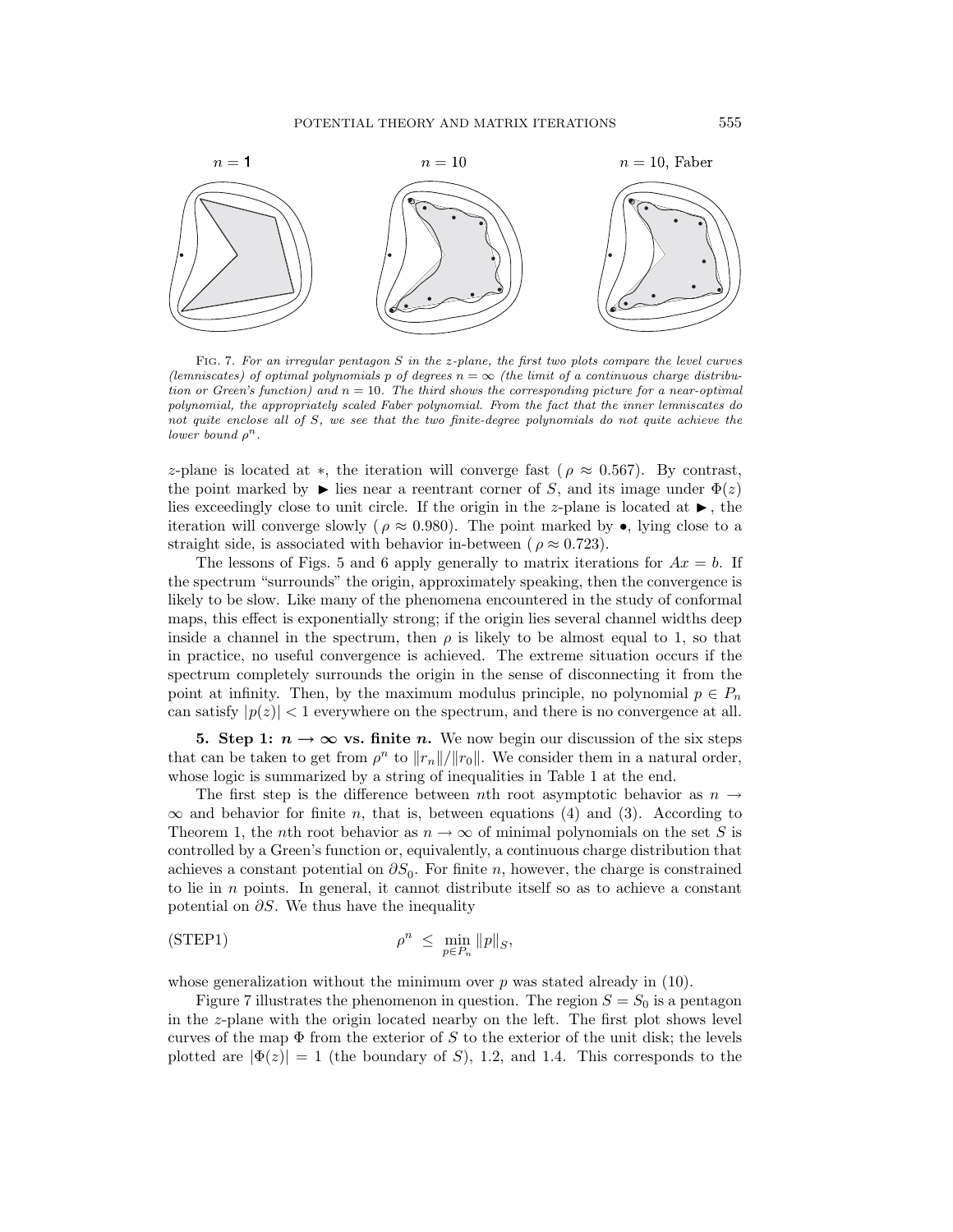

FIG. 8. Convergence curves associated with the approximations of Fig. 7. For this region S, the gap between  $\rho^n$  and  $E_n(S)$  is not so great as to be very important in practice.

limit  $n \to \infty$ ; the polynomial zeros or electric charges are spread around  $\partial S$  in a continuous fashion and the potential  $q(z)$  is constant there. This plot was generated by computing the inverse conformal map  $\Psi(w)$  by the Schwarz–Christoffel Toolbox, then plotting images under  $\Psi$  of circles in the w-plane.

The second plot of Fig. 7 is the corresponding picture for  $n = 10$ . Here the optimal polynomial  $p \in P_{10}$  of (3) has been computed using the software described in [74]. Note that the ten zeros are distributed near the boundary  $\partial S$ , though not exactly on it. Note also how they avoid the reentrant corner. (The study of zeros of minimal and near-minimal polynomials in **C** is a highly developed topic [66], [69].) The level curves plotted are the lemniscates  $|p(z)| = \rho^{10}$ ,  $(1.2\rho)^{10}$ ,  $(1.4\rho)^{10}$ . Away from  $S$ , the level curves look almost the same as in the first figure, but the maximum on S is greater: we have  $\rho^{10} = 0.0494$  but  $E_{10}(S) = 0.0599$ .

The third plot of Fig. 7 corresponds to a polynomial we shall not discuss in this paper, but which is standard in complex approximation theory. The degree  $n$  Faber polynomial for the region S is the analytic part of  $(\Phi(z))^n$ , that is, the polynomial obtained if terms of negative degree are dropped from the Laurent series for  $(\Phi(z))^n$ ; the polynomial is then renormalized so that  $p(0) = 1$ . (This is not the standard normalization.) Our computation is again based on the Schwarz–Christoffel Toolbox. Faber polynomials are not optimal in the sense of (3), but as the figure illustrates, they may come reasonably close, and they are much more tractable analytically. The theory of Faber polynomials is presented in [7], [27], and [65], and among the papers that employ them for designing matrix iterations are [12], [39], and [70].

Figure 8 shows norms as a function of  $n$  corresponding to the three plots of Fig. 7. On the log scale,  $\rho^n$  is a straight line. The other two curves lie a small distance above that line. For this example, we have  $E_n(S) \sim \rho^n$  as  $n \to \infty$  for the optimal polynomials but not for the Faber polynomials. For a connected region S with a smooth boundary, the Faber polynomials too would have errors asymptotic to  $\rho^n$ . If S had been an interval  $[1,\kappa]$  for some  $\kappa > 1$ , on the other hand, even the optimal polynomials would have exhibited a gap in the limit  $\rho \to \infty$ : in that case we have  $E_n(S) \sim 2\rho^n$  as  $n \to \infty$ .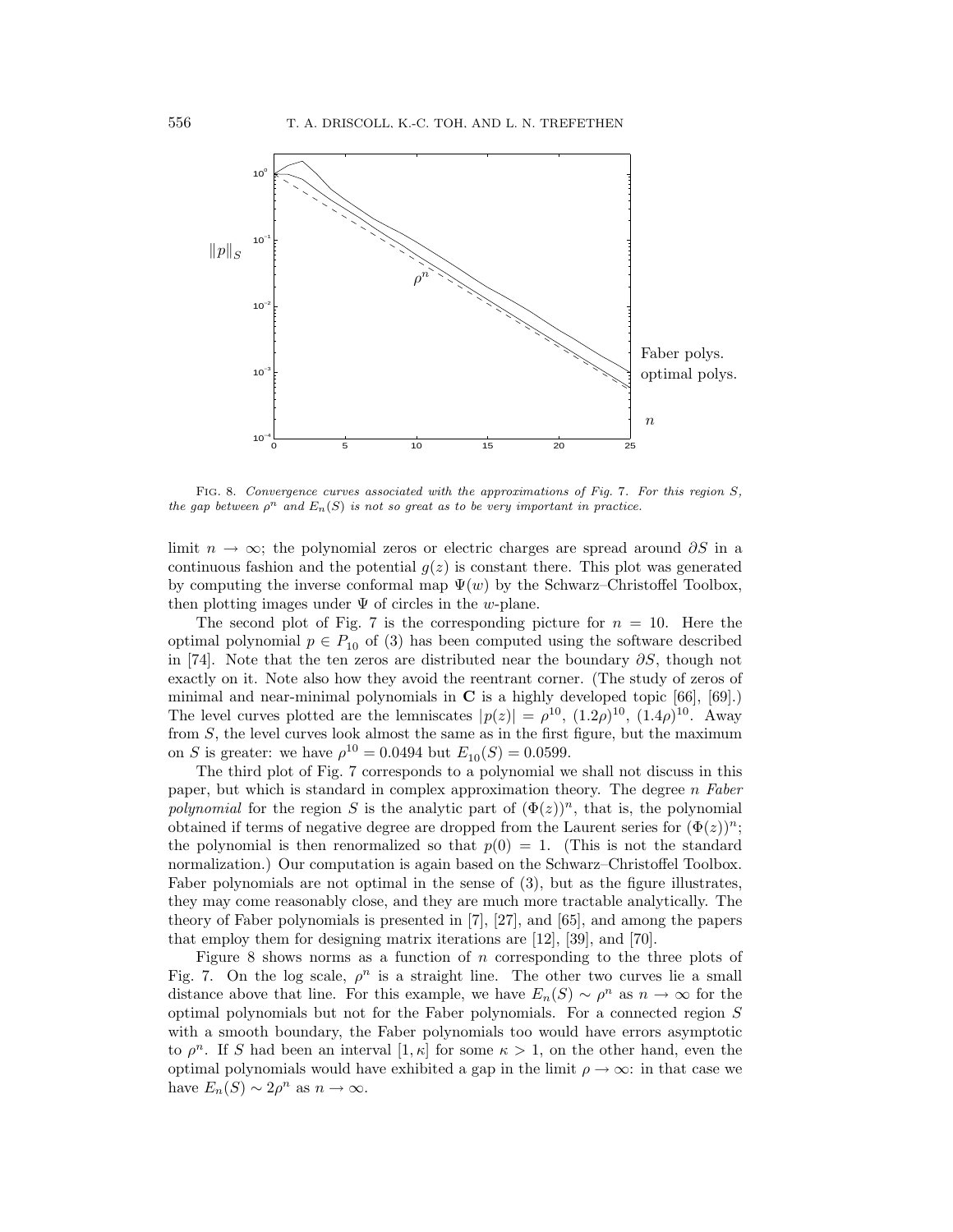

FIG. 9. On the left, a region S with three-fold symmetry about the origin. On the right, the corresponding plot of minimax norms  $E_n(S)$  as a function of n. The sawtooths do not go away as  $n \to \infty$ ;  $E_n(S)/\rho^n$  does not converge to 1.

Another way in which a gap between  $\|p\|_S$  and  $\rho^n$  may arise is if S has multiple components. In Fig. 9, S consists of three disks located symmetrically with respect to the origin. The effect on the convergence curve is easily deduced. For any S, the minimax polynomial  $p$  of  $(3)$  is unique. By symmetry, on the other hand, it is clear that if  $p(z)$  is a minimax polynomial for this set S, then so are  $p(\omega z)$  and  $p(\omega^2 z)$ , where  $\omega = \exp(2\pi i/3)$ . We conclude that p must contain only powers  $1, z^3, z^6, \ldots$ . (Where are the missing point charges in  $(8)$  when n is not a multiple of 3? At  $z = \infty$ .) This implies that the associated errors  $E_n$  of (3) must satisfy  $E_0 = E_1 = E_2$ ,  $E_3 = E_4 = E_5$ , and so on, which explains the staircase pattern in the figure.

In applications, a perfectly symmetrical region like this would be unlikely to appear. (If it did, we would probably find a way to eliminate the symmetry and reduce the dimension.) More general sets S that are disconnected, however, also lead to lack of convergence of  $E_n/\rho^n$  as  $n \to \infty$ . An excellent account of this subject has been given by Widom [82].

Our discussion up to now may seem to suggest that the distinction between  $n \to \infty$  and finite n, though interesting mathematically, is not important in practice. However, there is a context where it may be very important: in the effect of "outlier" eigenvalues on the convergence of a matrix iteration.

Suppose we have a matrix whose spectrum is known to lie in a continuum  $S_0$ , except for one or more isolated points. This is a common situation in practice. The presence of isolated points in the larger set S increases the quantities  $E_n(S)$ , in general, compared with what they would be for  $S_0$  alone. On the other hand, according to Theorems 1 and 2, the isolated points have no effect on the asymptotic convergence factor  $\rho$ . The ready explanation of this is that any isolated eigenvalue can be annihilated by a single zero of  $p$ ; the rest of the zeros of  $p$  can then be devoted to achieving minimal norm on the rest of S.

This explanation is correct, but it suggests a sharper version of the same idea that is incorrect and, in fact, a common misconception. It is tempting to think that each outlier eigenvalue "costs just one step" in a matrix iteration. This is not true. As a rule, outliers of magnitude bigger than the rest of the spectrum cost about one step, but outliers that are much smaller than the rest of the spectrum may cost many steps. Indeed, the price one must pay to annihilate an outlier grows without bound as it approaches the origin.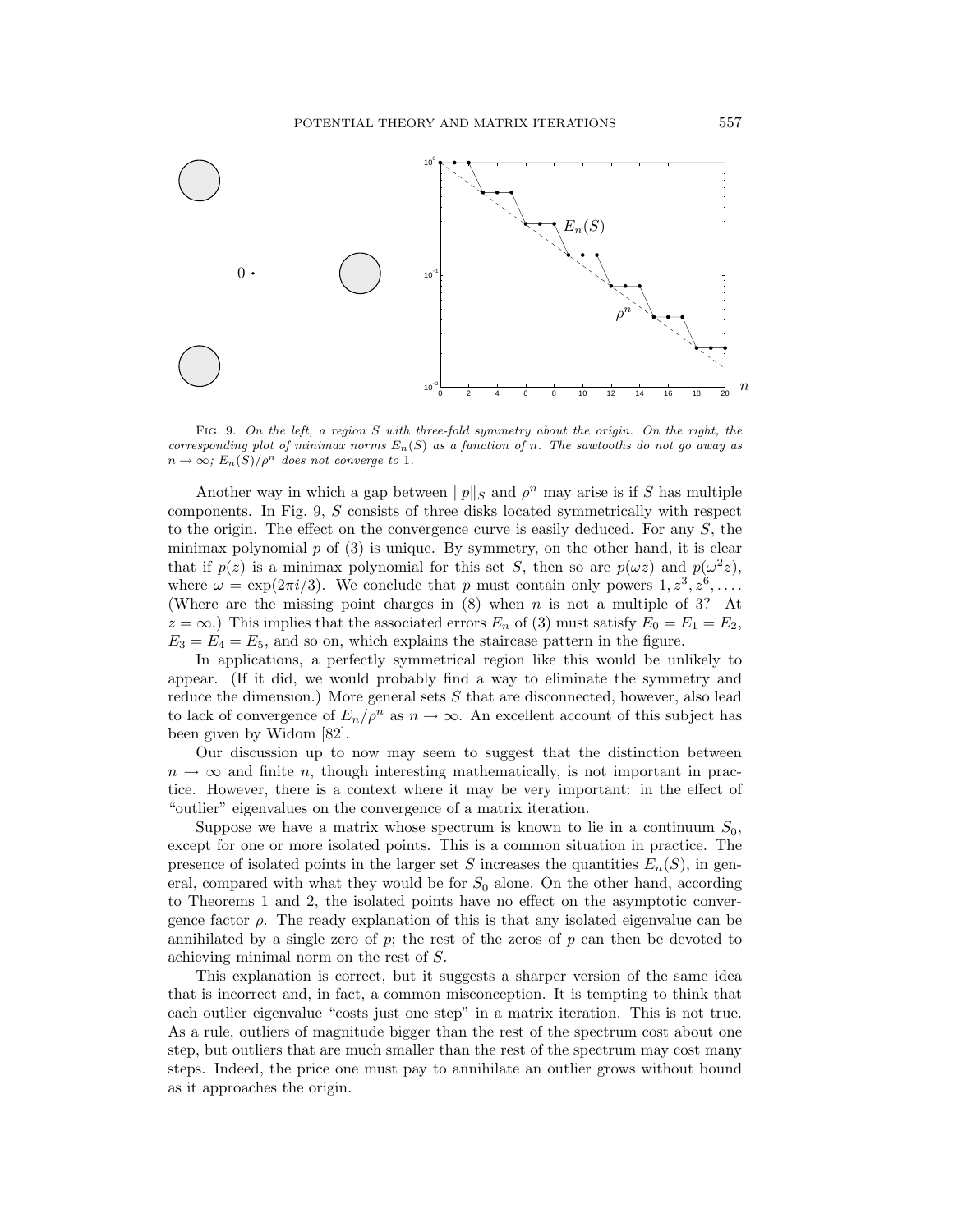

FIG. 10.  $E_n(S)$  and  $E_n(S_0)$  vs. n for the sets  $S = [1,3] \cup \{20\}$  and  $S = [1,3] \cup \{0.001\}$ . The outlier near  $\infty$  costs just one iteration, but the outlier near 0 costs about 6 iterations.

Figure 10 illustrates this phenomenon, plotting  $E_n(S)$  against n for the sets

$$
S = [1,3] \cup \{20\}, \qquad S = [1,3] \cup \{0.001\}.
$$

In the first case, the outlier is far from the origin, and it delays the convergence by almost exactly one step. In the second case, the outlier is very close to the origin, and it delays the convergence by a little more than six steps. This phenomenon is easily explained. These two outliers can be annihilated by polynomial factors  $1 - z/20$  and  $1 - 1000z$ , respectively. The first of these factors has size  $\approx 1$  on  $S_0 = [1, 3]$ , but the second has size greater than 1000 there. With  $\kappa = 3$  and  $\rho = (\sqrt{\kappa} - 1)/(\sqrt{\kappa} + 1) \approx$ 0.268 for this problem, by (14), we have  $\rho^5 \approx 1.4 \times 10^{-3}$ , and this explains why it takes a little more than five extra steps to undo the damage done by the factor  $1 - 1000z$ , in addition to the sixth step associated with that factor itself.

Step 1 can be summarized as follows. Optimal finite-degree polynomials on a set S may have norms  $E_n(S)$  somewhat larger than the estimate  $\rho^n$  suggested by potential theory. In the case of outlier eigenvalues of a matrix that lie much closer to the origin than the rest of the spectrum, the discrepancy may be great enough to be of practical importance. Such outliers typically introduce a delay of a number of steps near the beginning of an iteration, before the iteration "gets going."

**6. Step 2: Estimated vs. actual spectrum.** Our second step is logically trivial but of great importance in practice. Among other things, it can be viewed as responsible for the phenomenon of superlinear convergence often observed in the later stages of a matrix iteration [4], [55], [79], [83]. This is the gap between the estimated spectrum  $S$  of the matrix  $A$  and its actual spectrum, which we denote by  $\Lambda(A)$ . Symbolically,

$$
\text{(STEP2)} \qquad \qquad \min_{p \in P_n} \|p\|_S \ \gtrsim \ \min_{p \in P_n} \|p\|_{\Lambda(A)}.
$$

The mathematics of  $(STEP2)$  is immediate. If S is different from the spectrum  $\Lambda(A)$ , then in general the minimal polynomial norms on these two sets will be different. Depending on the relationship of S and  $\Lambda(A)$ , the inequality could go in either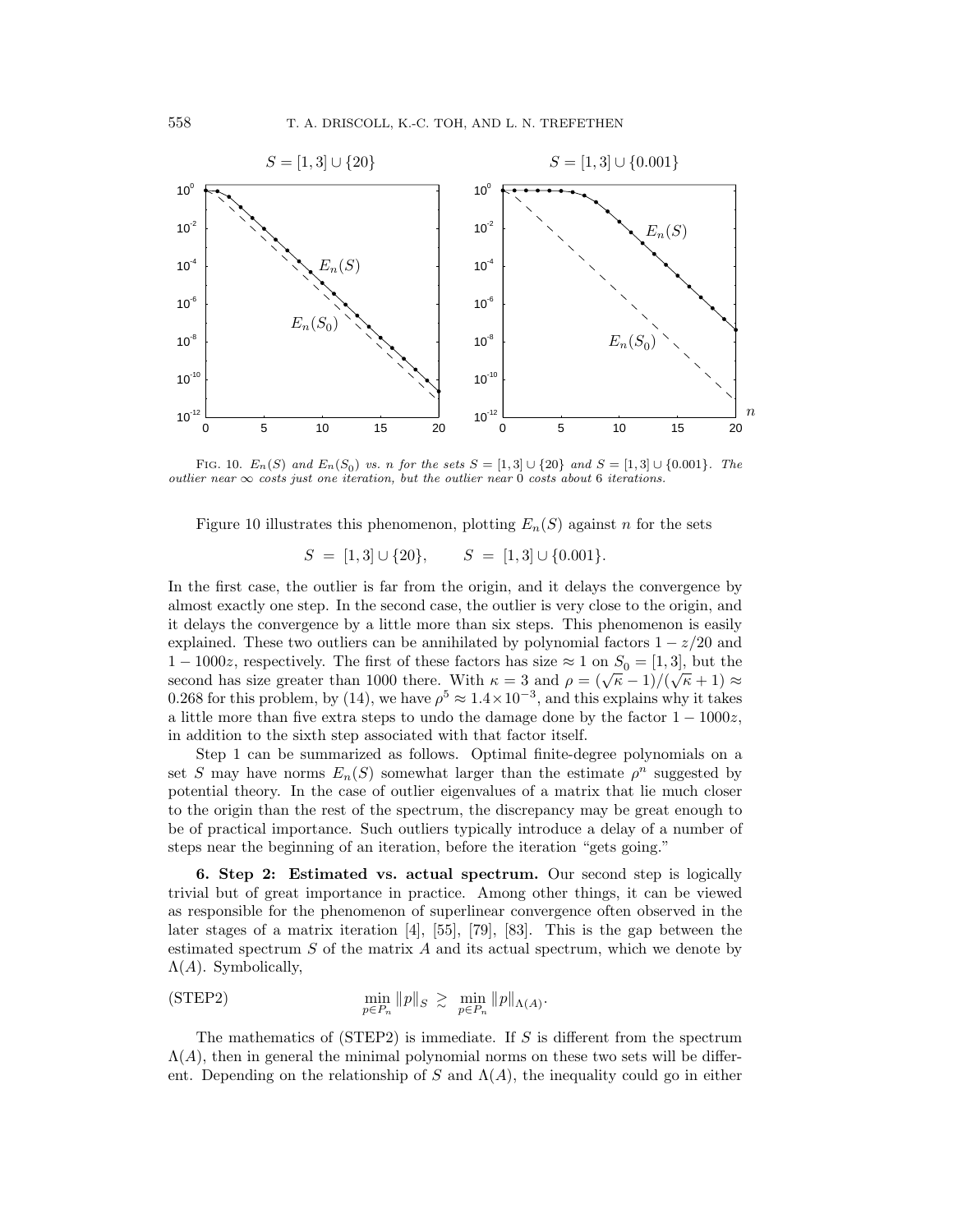

FIG. 11. Illustration of approximation of the spectrum  $\Lambda(A)$  by a simpler region S. Polygons and ellipses are among the regions most often used for such approximations. If S strictly contains  $\Lambda(A)$ , then the approximation can be expected to increase the asymptotic convergence factor  $\rho$ .

direction. In practice, it is most common that  $\Lambda(A)$  is a subset of S, at least approximately, in which case the minimal norms will usually be smaller on  $\Lambda(A)$  than on S. This is the meaning (or, rigorously speaking, lack of meaning!) of the expression " $A \ge B$ " in (STEP2) and elsewhere in this paper:  $A \ge B$  and  $A \le B$  are both possible, but the former is typical. The symbol " $\leq$ " is used analogously.

The spectrum  $\Lambda(A)$  of any matrix A is discrete, but from the beginning of this subject in the 1950s, it has been a standard procedure in some circumstances to approximate  $\Lambda(A)$  by a continuum. In a sense this is not even always an oversimplification of the truth. Most large matrices of computational interest arise via discretization of continuous problems. For example, A may be the preconditioned matrix  $A_h$ corresponding to a particular choice of a mesh size h for a discretization of a partial differential equation. In such a situation, though the spectrum of  $A_h$  is discrete for any fixed choice of h, the spectrum of the family  $\{A_h\}$  may fill a continuous region S in  $\bf{C}$ . If one wants bounds on convergence rates that are independent of  $h$ , it may be appropriate to work with  $S$  rather than with the spectrum of any individual matrix  $A_h$ . This notion of the spectrum of a family of matrices is discussed in [2], [28], [61].

A related observation is that Krylov subspace iterations are applicable not just to matrices but to bounded linear operators. This fact has also been appreciated since the 1950s [8], [41] and is considered at an advanced level in the book by Nevanlinna [55].

Let us first consider an example of a general kind. Suppose the matrix or operator A has a spectrum  $\Lambda(A)$  that fills the cross in the complex plane displayed in the first plot of Fig. 11. We might naturally look for the norms  $\{E_n(\Lambda(A))\}$  and convergence factor  $\rho$  associated with this region. Some equipotential curves corresponding to the appropriate conformal map are shown in the figure; the convergence factor is  $\rho \approx 0.518$ .

Now suppose that for one reason or another, we decide to approximate the cross by a simpler region  $S \subseteq \mathbb{C}$ . Typically we might enclose  $\Lambda(A)$  by S, in which case the " > <sup>∼</sup> " of (STEP2) becomes a " <sup>≥</sup> ." One choice for <sup>S</sup> might be the enclosing rectangle illustrated in the middle plot. For this region, the asymptotic convergence factor worsens by 35% (as measured by logarithms), to  $\rho \approx 0.615$ . Another choice might be the ellipse illustrated in the third plot. Here the asymptotic convergence factor worsens by an additional 47%, to  $\rho \approx 0.719$ .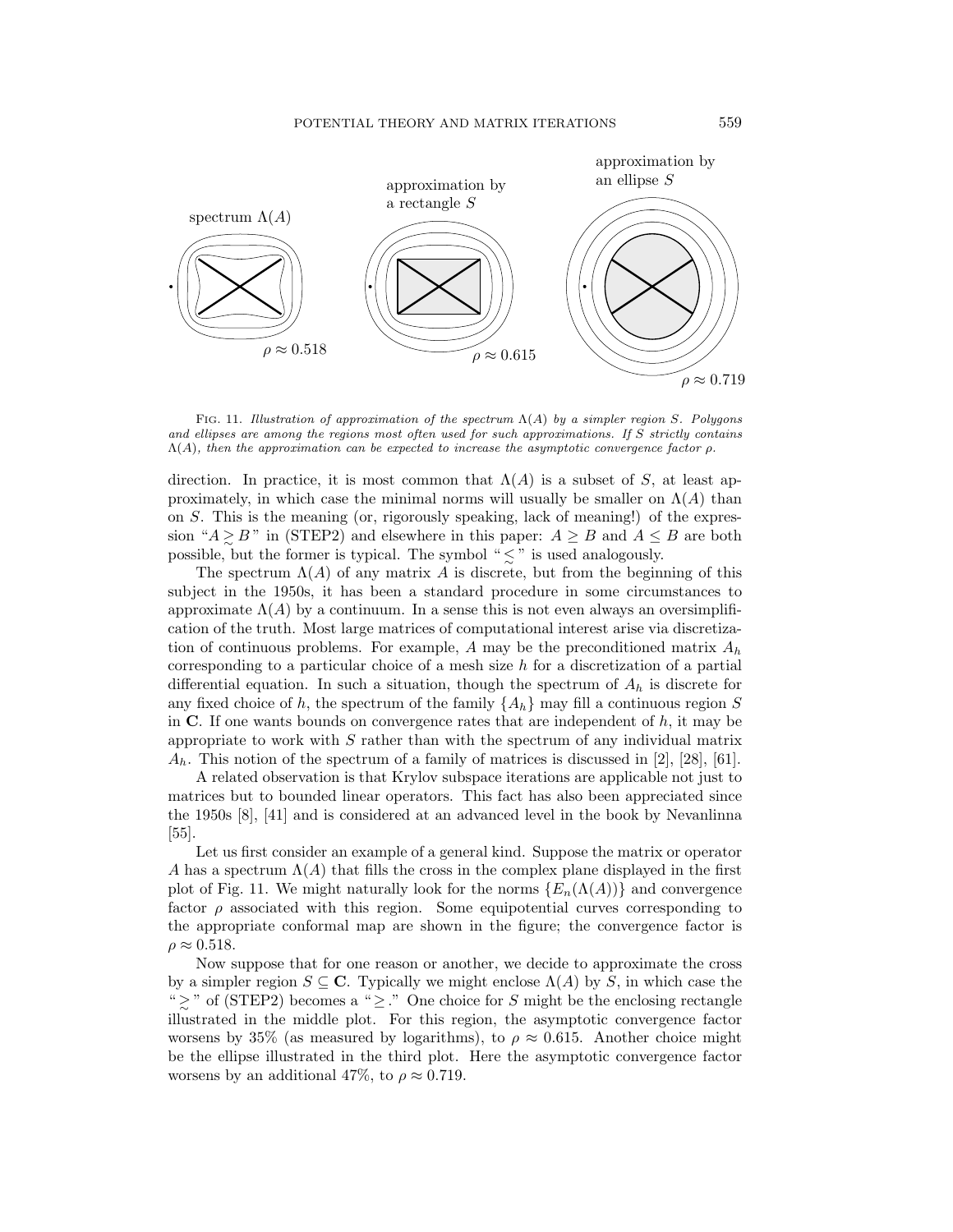In the study of matrix iterations, polygons and ellipses arise commonly as estimated regions  $S$ . For example, there is a large class of *adaptive* or *hybrid iterations* that proceed by first estimating the spectrum  $\Lambda(A)$  by some set S, then iterating in some fashion based on that approximation  $S$ ; sometimes the estimate  $S$  is refined as the iteration proceeds. The first such method, proposed by Manteuffel in the 1970s, took S to be an ellipse, which has the advantage that an optimal iteration for S can be derived analytically from Chebyshev polynomials [51]. Subsequent refinements on this idea have often taken  $S$  to be a polygon, which some have suggested should be transformed explicitly by a numerical Schwarz–Christoffel map [16], [52], [67], [70]. For a summary of the various strategies that had been proposed up to 1992, see [54]. Thus Fig. 11 is very much in the spirit of practical matrix computations, and it illustrates the price that may be paid by overestimating the spectrum. In more extreme cases, where the convex hull of  $\Lambda(A)$  contains the origin, a nonconvex estimate S will certainly be needed or there will be no convergence at all.

Hybrid matrix iterations are also related to the idea of polynomial preconditioning of a problem  $Ax = b$  by a polynomial  $p(A)$  with coefficients derived from spectral or other information [1], [21], [63].

Now let us switch tacks. Instead of generalities about approximating a spectrum  $\Lambda(A)$  by a region S, let us turn to the specific context in which this issue arises most often, alluded to at the beginning of this section. This is the business of approximating a discrete spectrum by a continuum.

Such approximations are very familiar. Indeed, perhaps the most famous result in matrix iterations is that the conjugate gradient iteration converges in  $O(\sqrt{\kappa})$  steps to a fixed precision, as mentioned earlier in connection with (14). Such a statement may be sharp for an operator or a family of matrices, but for an individual matrix, it is necessarily an approximation. It will be sharp only insofar as  $\Lambda(A)$  "fills the interval" by which it is approximated.

Typically, a Krylov subspace iteration behaves as if the spectrum is continuous in the early stages, then begins to accelerate in the later stages. There is no mystery about this behavior. The iteration depends upon polynomials  $p \in P_n$  that are small throughout the spectrum  $\Lambda(A)$ . When n is small, there may be no way to achieve this except by being small throughout a wide neighborhood of  $\Lambda(A)$ , i.e., a continuum. As  $n$  increases, however, there may be enough degrees of freedom for  $p$  to take the strategy of approximately annihilating certain eigenvalues of A while being larger in-between. This phenomenon is related to the convergence of approximations to eigenvalues of A computed by iterative methods for eigenvalue problems, notably the Lanczos and Arnoldi iterations [6], [29], [62].

Complicated examples can generate very complicated behavior. We shall content ourselves with just one simple example. Figure 12 shows  $E_n$  as a function of n for the set  $\Lambda(A) = \{1, 2, 3, \ldots, 100\}$  and the associated continuum approximation  $S = [1, 100]$ . The upper curve shows the norms  $E_n(S)$ , and the lower, downwardbending curve corresponds to the norms  $E_n(\Lambda(A))$ . At first, there is little difference between  $E_n(S)$  and  $E_n(\Lambda(A))$ . After 20 or so iterations, however, the polynomial degree becomes high enough that some of the discrete points of  $\Lambda(A)$  begin to be resolved. Individual eigenvalues begin to be annihilated in the fashion of outliers; the iteration is free to concentrate its efforts on a smaller subset of  $[1, 100]$ . The convergence accelerates, and at step 100, off the scale of this plot,  $E_n(\Lambda(A))$  will be exactly zero.

Plots analogous to Fig. 12 have been presented previously in [30].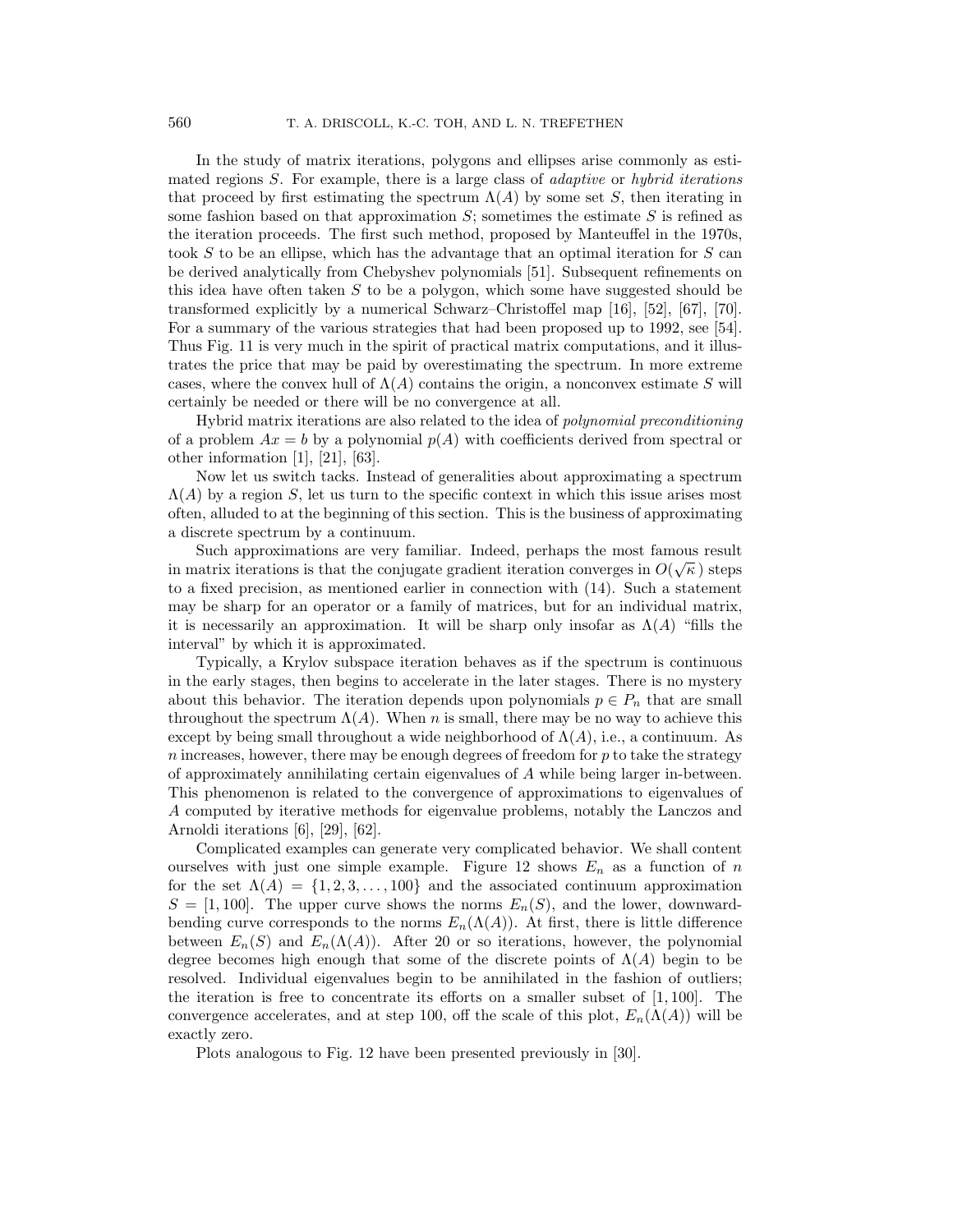

FIG. 12. Illustration of superlinear convergence in the later stages of an iteration, as the iteration begins to take advantage of the fact that the spectrum is not continuous but discrete. Here  $S = [1, 100]$  and  $\Lambda(A) = \{1, 2, 3, \ldots, 100\}.$ 

We must point out that given a spectrum  $\Lambda(A)$ , there is no unique choice of a set  $S$  that can be used to approximate it. In the example of Fig. 12, for example, suppose we were to take  $S = \{1\} \cup \{2\} \cup \{3\} \cup [4, 100]$  instead of  $S = [1, 100]$ . This would not affect the curve of  $E_n(\Lambda(A))$ , but it would affect how we interpret it. We would now describe some of the downward bend of this curve as caused by the finite n phenomenon of Fig. 10 rather than by the gap between S and  $\Lambda(A)$ .

**7. Step 3: Normal vs. nonnormal** *A***.** A matrix is normal if it has a complete set of orthogonal eigenvectors, or equivalently, if it can be unitarily diagonalized:  $A = UDU^*$ , where U is unitary and  $D = diag(\lambda_1, ..., \lambda_N)$ . From this formula it follows that for a normal matrix,  $||p(A)||$  is equal to the maximum of  $|p(z)|$  on the spectrum of  $\Lambda(A)$ . For general matrices, however, all we have is the inequality

$$
\text{(STEP3)} \qquad \qquad \min_{p \in P_n} \|p(z)\|_{\Lambda(A)} \ \leq \ \min_{p \in P_n} \|p(A)\|.
$$

This is the third in our sequence of approximations.

The degree of nonnormality of a matrix—a notion we shall not attempt to define precisely—can vary arbitrarily. In particular, most estimates such as (STEP3) that are based on the eigenvalues of a matrix can fail to be sharp to an arbitrary degree, for certain matrices [75]. As an elementary example, consider the norms of powers  $||A^n||$  for an  $N \times N$  Jordan matrix of the form

(15) 
$$
A = \begin{pmatrix} 0 & 2 & & \\ & 0 & 2 & \\ & & 0 & 2 \\ & & & 0 \end{pmatrix}.
$$

For  $n < N$  we have  $||A^n|| = 2^n$ , even though  $z^n$  is identically zero on the spectrum of A (the origin). Nor does this discrepancy depend on A being nondiagonalizable.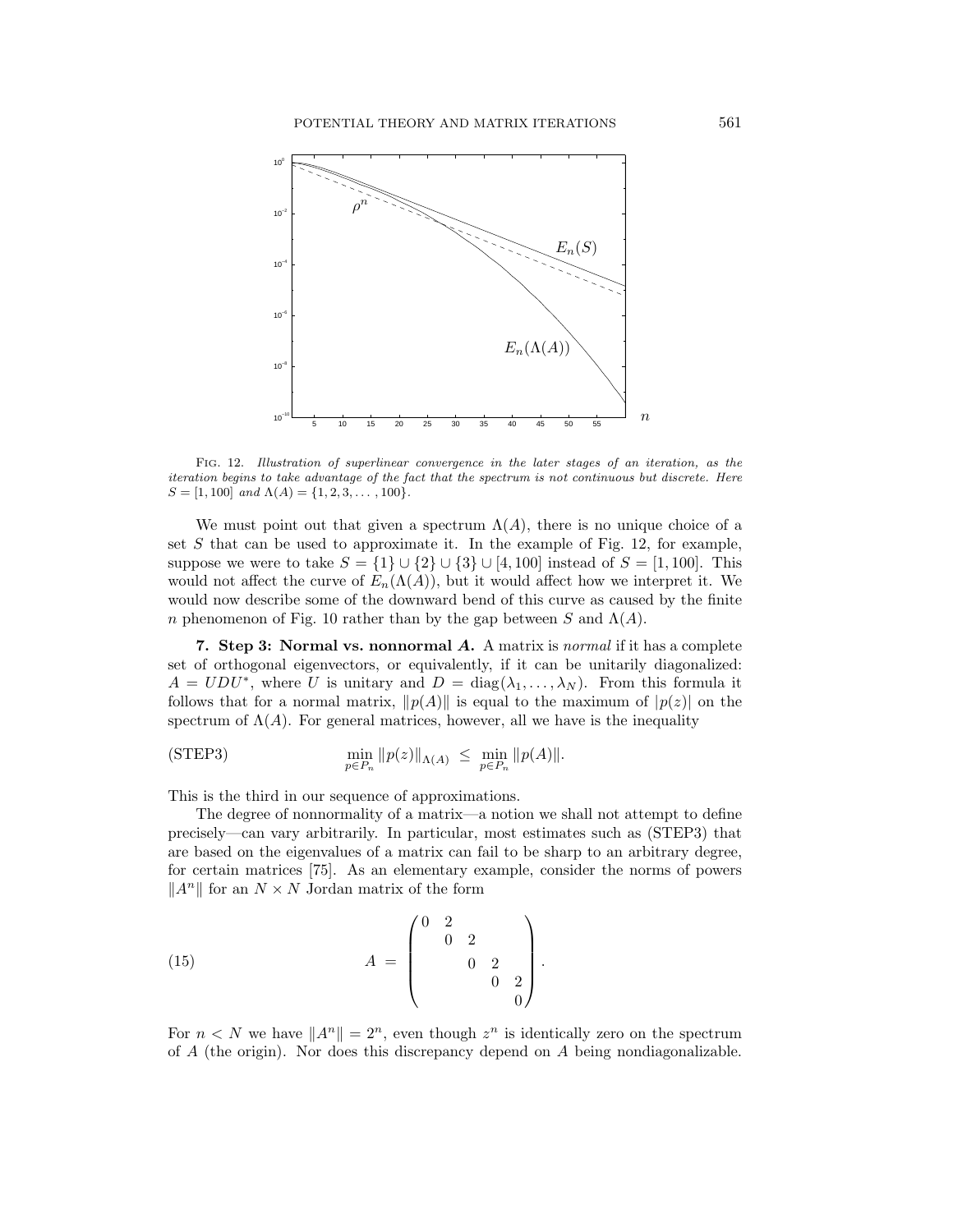

FIG. 13. Convergence curves for the tridiagonal Toeplitz matrix (16) and for a normal matrix with the same eigenvalues. Nonnormality slows down the convergence by about a factor of five.

For example, if we replace the zeros on the diagonal of (15) by distinct numbers of magnitude less than 1, the matrix becomes diagonalizable, but  $||A^n||$  still grows exponentially for  $n < N$ , while  $||z^n||_{\Lambda(A)}$  shrinks exponentially.

Over the years, analysis of eigenvalues has been the basis of most studies of convergence of matrix iterations. The justification for this kind of analysis has been that although non-normality may introduce certain transient effects, the asymptotic behavior as  $n \to \infty$  of a function such as  $A^n$  or  $p(A)$  is determined by eigenvalues. This reasoning is flawed, however, since matrix iterations are concerned with  $n \ll N$ . A better explanation of the success of eigenvalue analysis in practice is the fact that in most applications, the degree of nonnormality is mild.

For another example where it is not mild, consider the matrix of the form

(16) 
$$
A = \begin{pmatrix} 0.5 & 0.7 \\ -0.3 & 0.5 & 0.7 \\ -0.3 & 0.5 & 0.7 \\ -0.3 & 0.5 & 0.7 \\ -0.3 & 0.5 & 0.7 \end{pmatrix}
$$

of dimension  $N = 50$ . Since the entries are constant along diagonals, A is, like (15), a Toeplitz matrix. Its eigenvalues are a set of 50 distinct numbers in the complex interval  $\left[\frac{1}{2} - 0.917i, \frac{1}{2} + 0.917i\right]$ . A computation based on Theorem 2 reveals that the estimated asymptotic convergence factor associated with this interval is  $\rho \approx 0.594$ . Figure 13, however, shows that the actual convergence of minimal polynomials for this matrix is about five times slower, at a rate approximately  $(0.913)^n$ . Only when we plot the convergence curve for a normal matrix with the same eigenvalues do we see behavior like  $(0.594)^n$ .

An explanation of this behavior is suggested in Fig. 14. The spectrum of a matrix,  $\Lambda(A)$ , is the set of points in **C** where the *resolvent* of A,  $(zI - A)^{-1}$ , does not exist. Let us adopt the convention that the norm of the resolvent at such points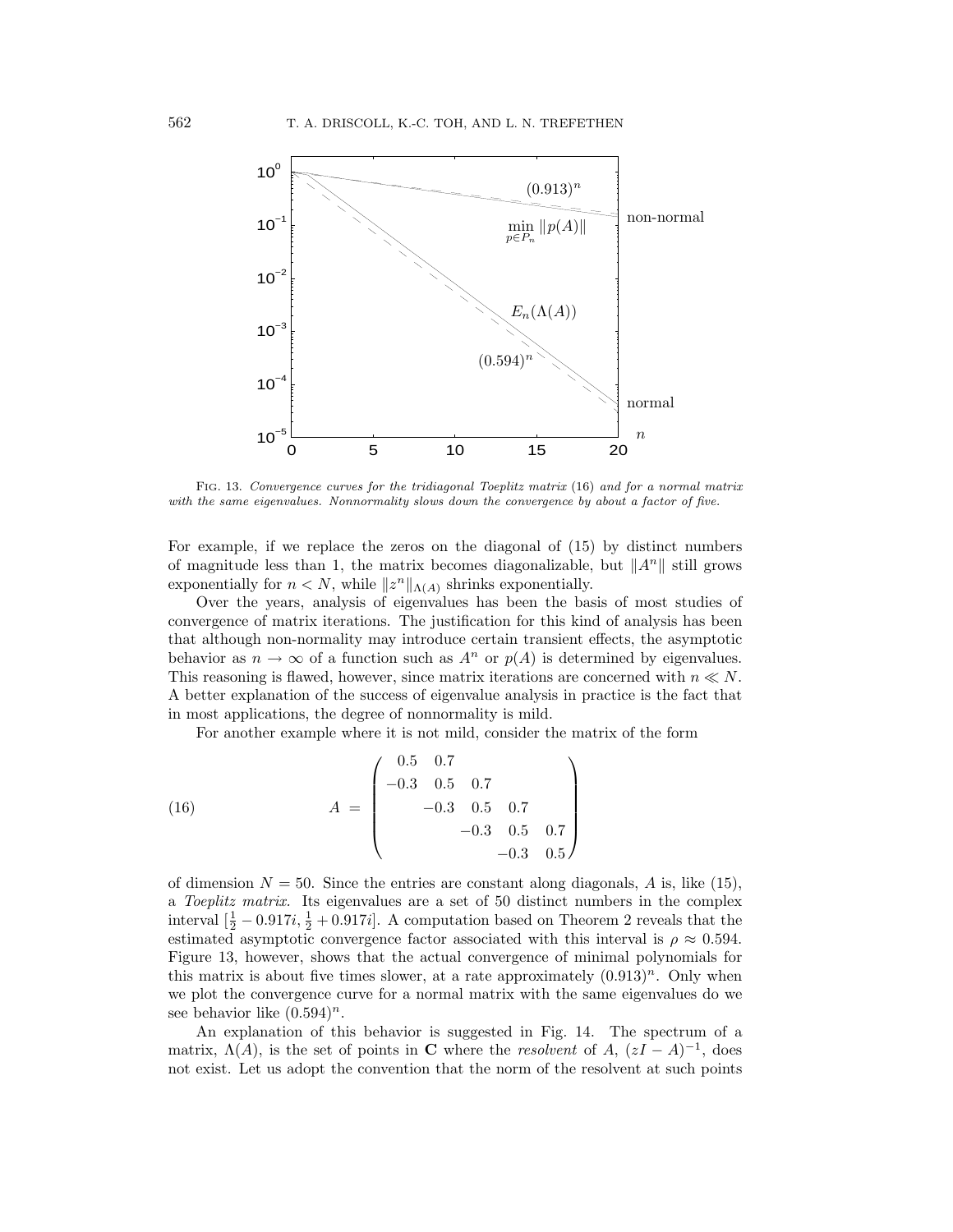

FIG. 14. Partial explanation of Fig. 13. The solid dots are the eigenvalues of A, filling an interval that corresponds to  $\rho \approx 0.594$ . The dashed ellipse is the image of the unit circle under the symbol  $-0.3w^{-1} + 0.5 + 0.7w$  of this Toeplitz matrix, corresponding to  $\rho \approx 0.913$ . The other curves are the boundaries of the  $\epsilon$ -pseudospectra  $\Lambda_{\epsilon}(A)$  for  $\epsilon = 10^{-2}, 10^{-3}, 10^{-4}, 10^{-5}$ .

is infinite;  $||(zI - A)^{-1}|| = \infty$ . The matrix (16) has the property that in regions of **C** where  $||(zI - A)^{-1}||$  is finite, it may still be exceedingly large. For each  $\epsilon \ge 0$ , the  $\epsilon$ -pseudospectrum of A is the subset of the complex plane defined by

(17) 
$$
\Lambda_{\epsilon}(A) = \{ z \in \mathbf{C} : ||(zI - A)^{-1}|| \geq \epsilon^{-1} \}.
$$

The matrix (16) has  $\epsilon$ -pseudospectra that extend far beyond the spectrum, even when  $\epsilon$  is very small [60]. For  $\epsilon = 10^{-5}$ , for example,  $\Lambda_{\epsilon}(A)$  extends a distance about 0.4 away from  $\Lambda(A)$ . The pseudospectra of a matrix can also be defined in another equivalent fashion:

(18) 
$$
\Lambda_{\epsilon}(A) = \{ z \in \mathbf{C} : z \in \Lambda(A+E) \text{ for some } E \text{ with } ||E|| \leq \epsilon \}.
$$

Thus in Fig. 14, a perturbation of norm  $10^{-5}$  could move some of the eigenvalues a distance about 0.4.

Banded Toeplitz matrices such as (16) represent extreme examples of nonnormality in the sense that the  $\epsilon$ -pseudospectra depend only weakly on  $\epsilon$ . For a different kind of example, consider the  $30 \times 30$  matrix of the form

(19) 
$$
A = \begin{pmatrix} 1 & \alpha & & & \\ & 1 & \alpha/2 & & \\ & & 1 & \alpha/3 & \\ & & & 1 & \ddots \\ & & & & & \ddots \end{pmatrix},
$$

where  $\alpha$  is a parameter. The spectrum of this matrix is the single point  $\{1\}$ , corresponding to an estimated asymptotic convergence factor  $\rho = 0$ . Figure 15 shows,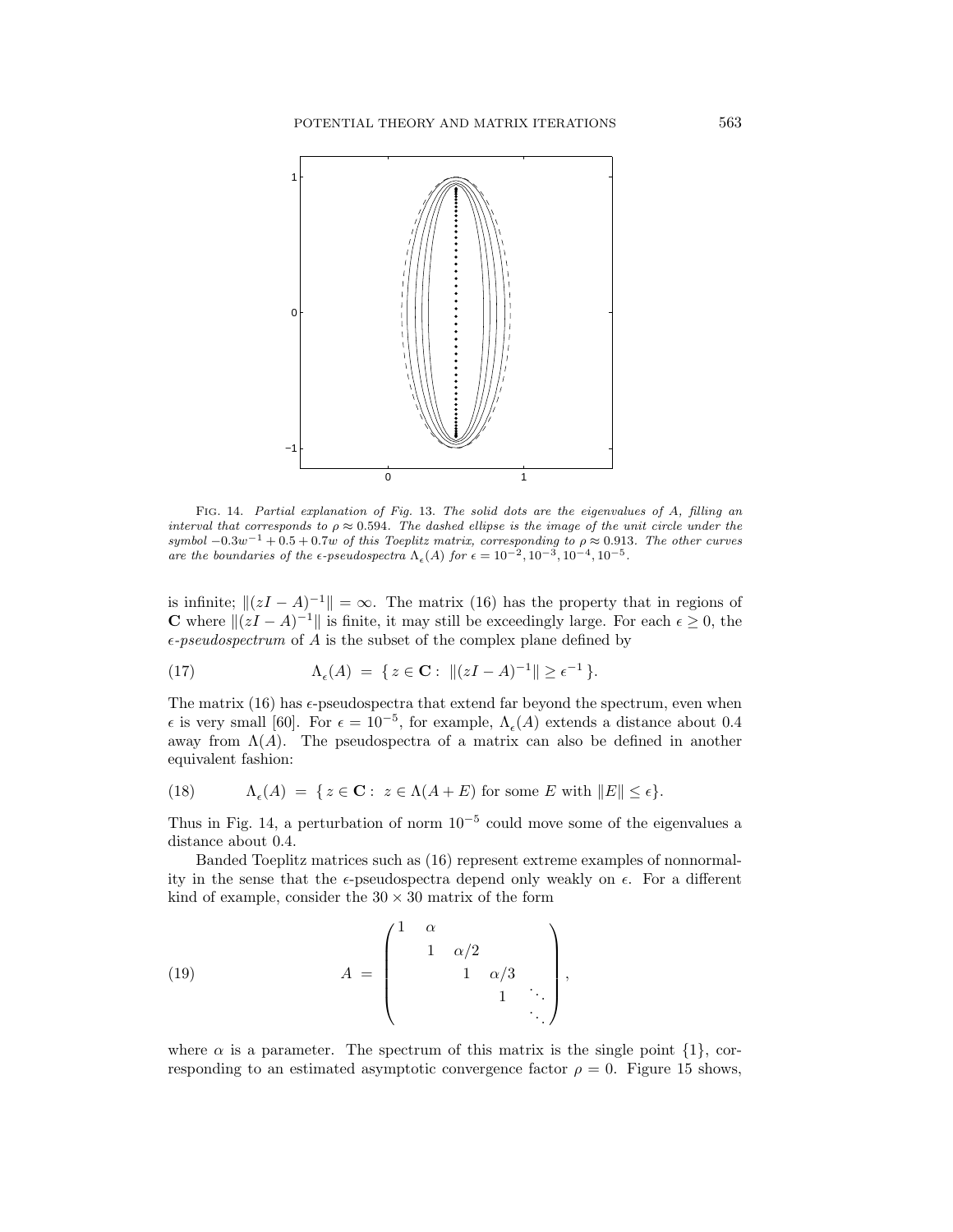

FIG. 15. Convergence curves for the matrix (19) for three values of  $\alpha$ .



FIG. 16. Boundaries of the  $\epsilon$ -pseudospectra of the matrix (19) with  $\alpha = 1$  for  $\epsilon = 10^{-0.5}$ ,  $10^{-1}$ ,  $10^{-1.5},\ldots,10^{-3}$ . The pseudospectra shrink significantly with  $\epsilon$ .

however, that a Krylov subspace iteration for this matrix takes many steps to converge, starting slowly and then accelerating. Some insight into this behavior is suggested by the  $\epsilon$ -pseudospectra of Fig. 16, which shrink substantially as  $\epsilon$  decreases.

A connection can be made between pseudospectra and convergence of Krylov subspace iterations via the contour integral  $p(A) = (1/2\pi i) \int_{\Gamma} (zI - A)^{-1} p(z) dz$ , valid for any polynomial p and any simple closed integration contour  $\Gamma$  enclosing  $\Lambda(A)$  [53], [71], [75]. If  $p(z)$  is small on a region where  $||(zI - A)^{-1}||$  is not too large, then taking absolute values in this formula may give a reasonable bound on  $||p(A)||$ . For example,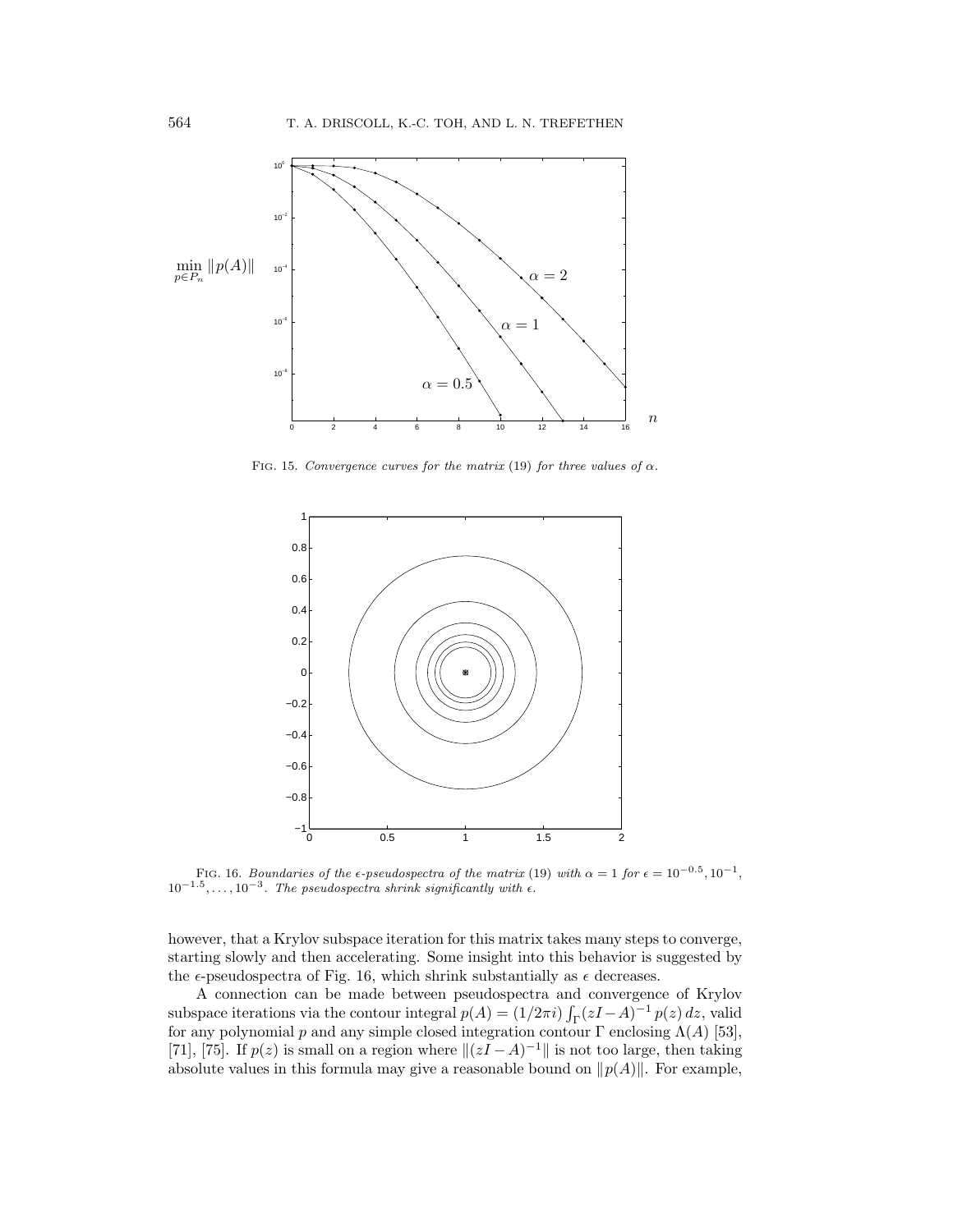if Γ is taken as the boundary of  $\Lambda_{\epsilon}(A)$  for some  $\epsilon$ , we get

(20) 
$$
\|p(A)\| \leq \frac{1}{2\pi} L \epsilon^{-1} \|p(z)\|_{\Lambda_{\epsilon}(A)},
$$

where L is the arc length of the boundary of  $\Lambda_{\epsilon}(A)$ . This estimate suggests that if A is far from normal, then the convergence of a Krylov subspace iteration may be determined approximately by the size of minimal polynomials on the pseudospectra rather than the spectra. Often this approximation is about right, though not always, as (20) is only an inequality. What is clear is that in extreme cases of nonnormality, the spectrum may give no useful information. A general theorem to this effect has been proved by Greenbaum, Ptak, and Strakoš [36].

A user who suspects that a matrix iteration is converging slowly because of nonnormality may investigate this possibility in various ways. Computation of pseudospectra by the obvious method of evaluating resolvent norms on a grid may be too expensive, but several acceleration devices are available, including projection onto a lower-dimensional invariant subspace [73], preliminary reduction to triangular form followed by inverse or Lanczos iteration [50], or the use of Arnoldi iteration [73]. Speedups by factors of hundreds may sometimes be obtained by applying these devices in combination. An alternative approach is to perturb the matrix  $A$  at random, say, by a perturbation of relative norm  $10^{-3}$ , and see if the effect on the eigenvalues is pronounced. If the dominant eigenvalues prove to be highly sensitive to perturbations, there is a risk that analysis of convergence based on eigenvalues alone may be misleading.

**8.** Step 4:  $||p(A)||$  vs.  $||p(A)r_0||/||r_0||$ . Krylov subspace iterations work with vectors generated from the initial vector  $r_0$ , not with matrices. Indeed, it is this property that makes them so powerful. Yet the standard ideas for investigating convergence are matrix ones, independent of  $r_0$ . This is our fourth step:

$$
\text{(STEP4)} \quad \min_{p \in P_n} \|p(A)\| \geq \min_{p \in P_n} \frac{\|p(A)r_0\|}{\|r_0\|}.
$$

We shall see that this inequality is responsible for the phenomenon of sublinear convergence often observed in the early stages of a matrix iteration [55].

The mathematics of (STEP4) is elementary. From the definition of the matrix norm, we have  $||p(A)|| \geq ||p(A)r_0||/||r_0||$ , for any  $r_0 \neq 0$ , and (STEP4) follows by minimizing over  $p \in P_n$ . We have written "min" instead of "inf," for it can be shown that for any A and n, there exists a unique polynomial  $p \in P_n$  that minimizes  $||p(A)||$ , known as the *ideal GMRES polynomial* for the given matrix  $A$  and step  $n$  [38]. Such polynomials can be computed numerically by methods of semidefinite programming [71,74], and computations of this kind are the basis of many of the figures of this paper.

Krylov subspace iterations approximately minimize the right-hand side of (STEP4), not the left-hand side. Accordingly, to understand their behavior, we need to know how these two may differ. An important part of the answer can be stated immediately. To achieve a reduction in  $||r_0||$ , a matrix  $p(A)$  need not reduce all of the eigencomponents of  $r_0$ , just some of them.

An example makes the point. In Fig. 17, polynomials have been computed corresponding to the  $202 \times 202$  diagonal matrix

(21) 
$$
A = diag(1.00, 1.01, 1.02, ..., 2.99, 3.00, 0.001).
$$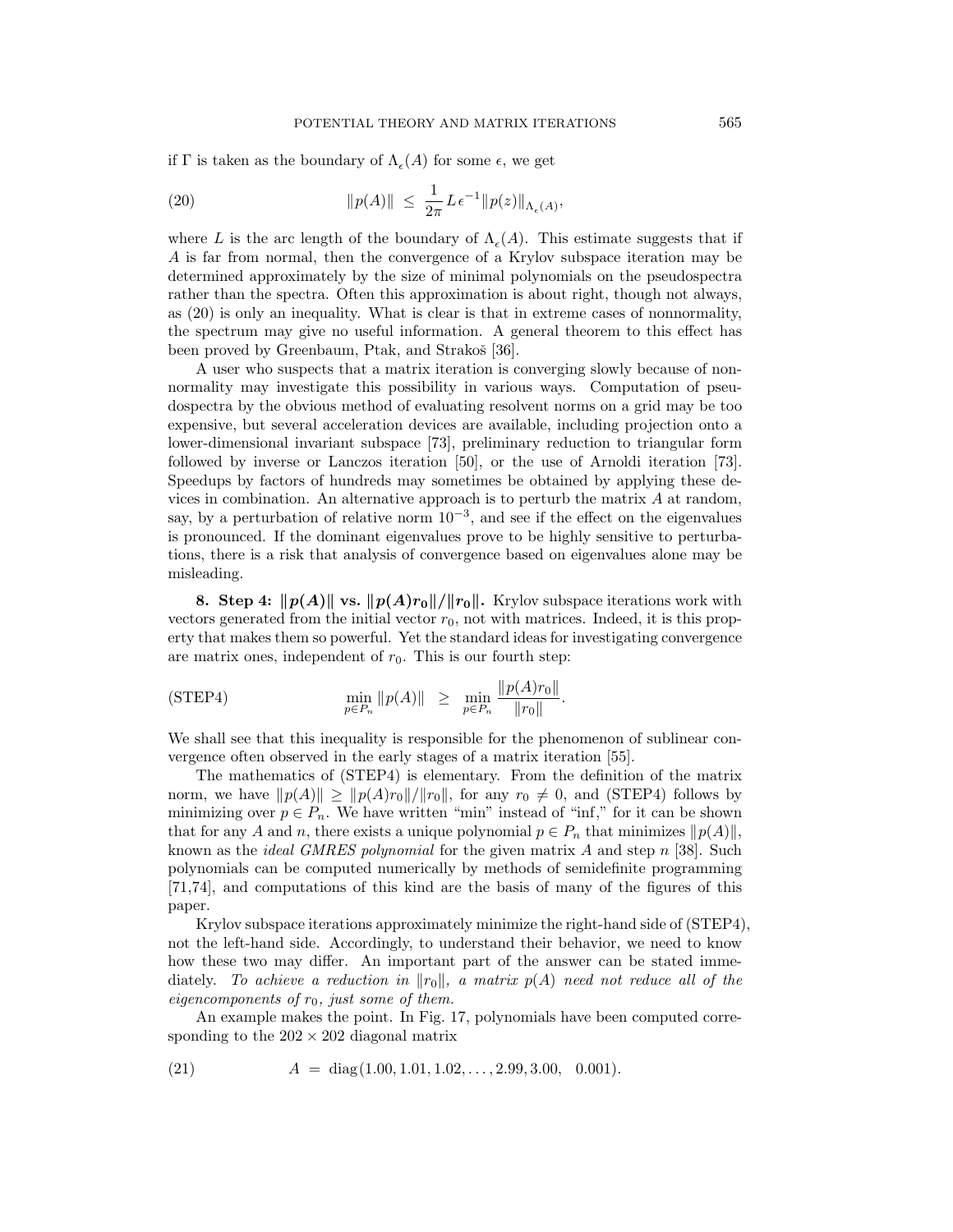

FIG. 17. The difference between minimizing  $\|p(A)\|$  and minimizing  $\|p(A)r_0\|/\|r_0\|$  for the matrix  $(21)$  and a random starting vector  $r_0$ . The outlier eigenvalue causes initial stagnation in the upper curve, as illustrated already in Fig. 10(b). It has negligible effect at first on the lower curve, however, since  $||p(A)r_0||/||r_0||$  can be reduced considerably by polynomials p that pay no attention to the outlier. Eventually, further progress requires attention to the outlier, and the stagnation phase appears.

This set of eigenvalues is densely distributed in  $[1, 3]$ , with an additional outlier at 0.001; the spectrum is a finite analogue of the set  $[1,3] \cup \{0.001\}$  considered in Fig. 10(b). The upper curve of Fig. 17, corresponding to the left-hand side of (STEP4), is essentially the same as the upper curve in Fig.  $10(b)$ . The lower curve corresponds to the right-hand side of (STEP4) and a random choice of  $r_0$ .

Here is what is going on in Fig. 17. An initial random  $r_0$  with  $||r_0|| = 1$  has roughly equal "energy" in each of the 202 eigencomponents. By this we mean that if  $r_0$  is expanded in the basis of eigenvectors (which in this case happens to be the canonical basis  $\{e_i\}$ , since A is diagonal), then a typical expansion coefficient is of order  $(202)^{-1/2}$ . Now suppose a polynomial p is found that approximately annihilates 201 of these 202 components, without changing very much the component corresponding to the outlier. The result is that the norm is reduced from 1 to order  $(202)^{-1/2}$ . This is just what we see in the figure. At first, polynomials  $p \in P_n$  are found that are small on  $[1,3]$  but approximately 1 at 0.001, and this suffices to bring the norm down by an order of magnitude. Then the iteration stagnates; further progress cannot be achieved without taking the outlier into consideration. Eventually  $n$  is large enough that polynomials  $p \in P_n$  can be found that are small at the outlier too; and from here on, the convergence proceeds essentially as in Fig. 10(b).

The reader may wonder, why did we use a continuum  $[1, 3]$  for Fig. 10(b) but a discrete set of 201 points in that interval for Fig. 17? The answer is that the effect just illustrated does not make sense in the continuum limit. For an  $N \times N$  matrix, we expect a coefficient approximately  $N^{-1/2}$  associated with the outlier eigenvalue, making the level of the plateau in the lower curve of Fig. 17 approximately  $N^{-1/2}$ . In the limit  $N \to \infty$ , the outlier would have a zero proportion of the total energy and the appearance of the plateau would be deferred forever.

Continuum limits make sense in this context, however, so long as we do not try to balance intervals against isolated points of finite multiplicity. Fig. 18 shows an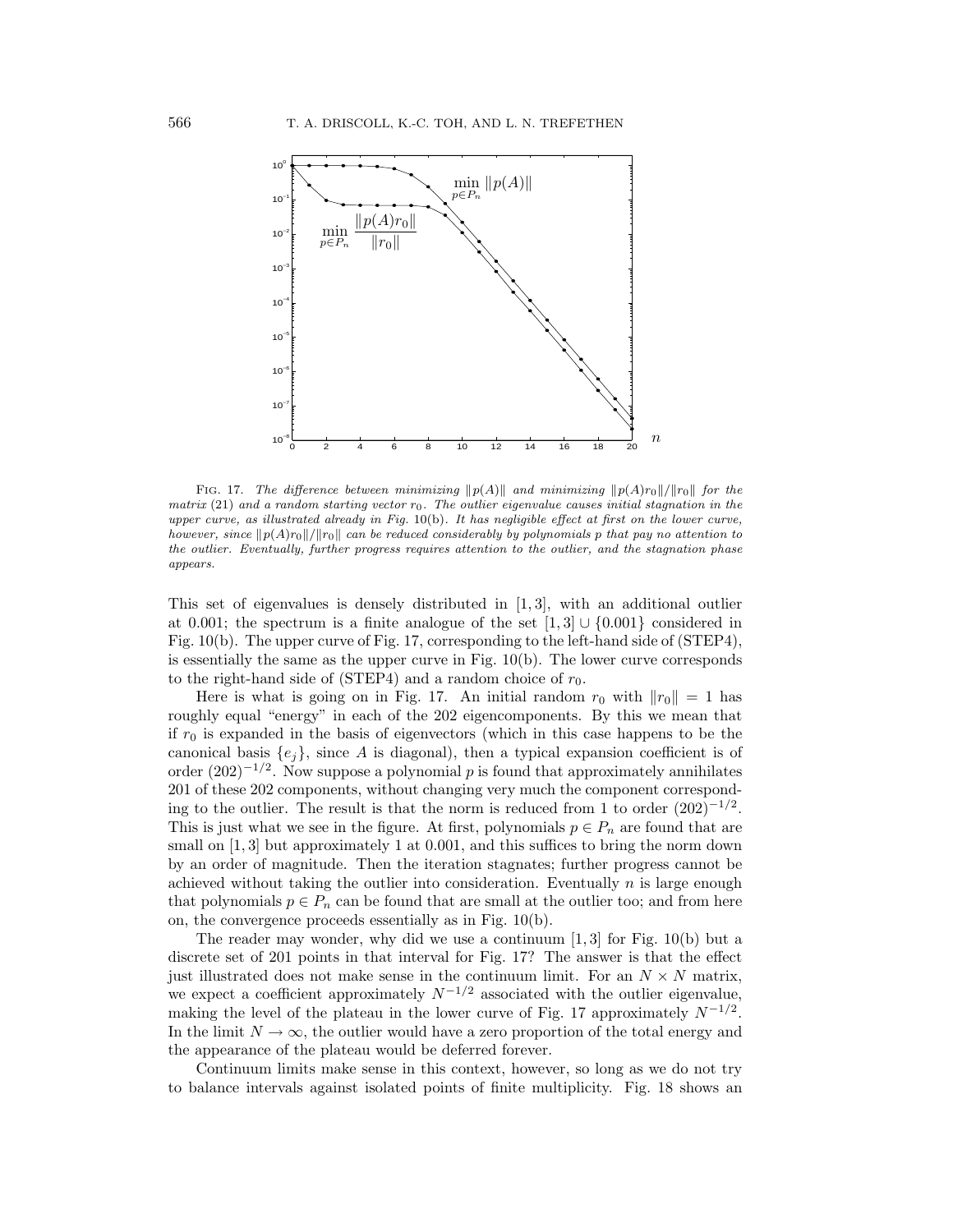

FIG. 18. The difference between minimizing  $||p(A)||$  and minimizing  $||p(A)r_0||/||r_0||$  for the spectrum  $[0.01, 1]$  and a starting vector  $r_0$  with equal energy in all eigencomponents. Faster initial convergence is achieved with a uniform distribution of eigenvalues in that interval than with a Chebyshev distribution, though the behavior as  $n \to \infty$  is the same.

example. Here, the spectrum of A fills the interval  $[0.01, 1]$  continuously. The upper curve shows the corresponding minimal norms  $\|p(A)\|$ , computable analytically for this simple spectrum. The lower curves show the minimal norms  $\|p(A)r_0\|/\|r_0\|$  for two particular choices of initial vector  $r<sub>0</sub>$ . In one case, the lowest curve, the energy in  $r_0$  is uniformly distributed throughout the interval [0.01, 1]. In the second case, the middle curve, it is distributed according to a Chebyshev distribution, i.e., with density of type  $(1-x^2)^{-1/2}$  rescaled appropriately to [0.01, 1]. (Both of these curves were computed via discretizations of the interval involving 500 points.) The curve corresponding to Chebyshev points is higher than the other one because Chebyshev points are more densely clustered near the boundary  $x = 0.01$  than uniform points, forcing polynomials  $p$  to take greater pains to be small near there.

Figure 18 can also be interpreted as showing results (with probability 1) for random initial vectors  $r_0$  but for two matrices A, again in the continuum limit  $N \to \infty$ . In one case the spectrum is uniformly distributed in  $[0.01, 1]$ , and in the other it lies in a Chebyshev distribution. To put it concisely, when it comes to minimizing  $\|p(A)r_0\|/\|r_0\|$  for random vectors  $r_0$ , as opposed to minimizing  $\|p(A)\|$ , multiplicities matter. More generally we may say that even when the eigenvalues effectively fill a certain region of the complex plane, the density with which they do so may affect the rate of convergence.

Sometimes algorithms are designed to take advantage of this fact. An example is presented in a recent paper of Fischer and Freund [21], where the density distribution of the eigenvalues is explicitly estimated in order to design a polynomial preconditioner for a hermitian positive definite matrix. Actually, many of the adaptive and hybrid methods alluded to in the discussion of Step 2 have the property that they adapt to densities as well as locations of eigenvalues, though in most cases this is a fortunate accident rather than a part of the authors' design concept [54].

Figures 19 and 20 show another set of curves illustrating the significance of eigenvalue multiplicities in Krylov subspace iterations. Here, the spectrum is in the shape of a cross. If the eigenvalues are distributed uniformly on the boundary, the convergence is slower than if they are distributed uniformly in the interior. We used 670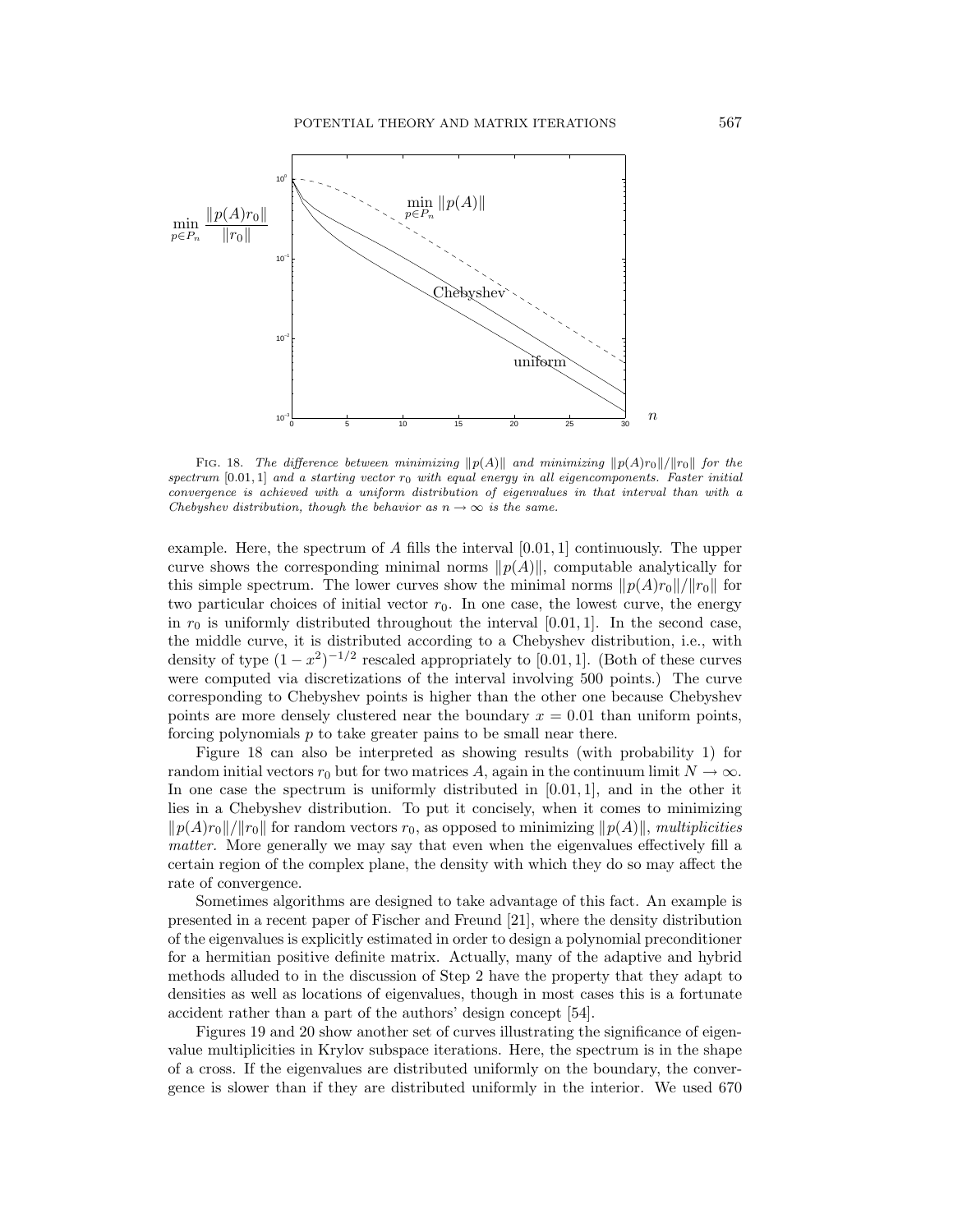

FIG. 19. A cross located in the right half-plane. For the results of potential theory, it does not matter whether the region is the boundary alone or the boundary together with the interior.



FIG. 20. The minimal value of  $||p(A)r_0||/||r_0||$  for the problem of Fig. 19, however, depends significantly on how the eigenvalues are distributed within the cross.

and 3000 uniformly distributed discrete points, respectively, for these computations, but the curves would have been little different if these numbers had been infinite.

The reader may suspect that in the last few pages, we have really been discussing the distinction between the  $\infty$ -norm and a weighted 2-norm of polynomials p over a set S. If A is normal, this is true, for in that case  $||p(A)|| = ||p||_{\Lambda(A)}$ , whereas  $||p(A)r_0||/||r_0||$  is given by the formula

(22) 
$$
\frac{\|p(A)r_0\|}{\|r_0\|} = \left(\sum_{j=1}^N |\alpha_j|^2 |p(\lambda_j)|^2\right)^{1/2} / \left(\sum_{j=1}^N |\alpha_j|^2\right)^{1/2},
$$

where  $\lambda_1, \ldots, \lambda_N$  are the eigenvalues of A and  $\alpha_j$  is the expansion coefficient of  $r_0$ with respect to the j<sup>th</sup> eigenvector. If all of these coefficients are equal, which will be approximately true if  $r_0$  is random, then the norm reduces to the unweighted 2norm of  $p(z)$  on  $\Lambda(A)$ , implying that the ratio of  $||p(A)||$  to  $||p(A)r_0||/||r_0||$  can be no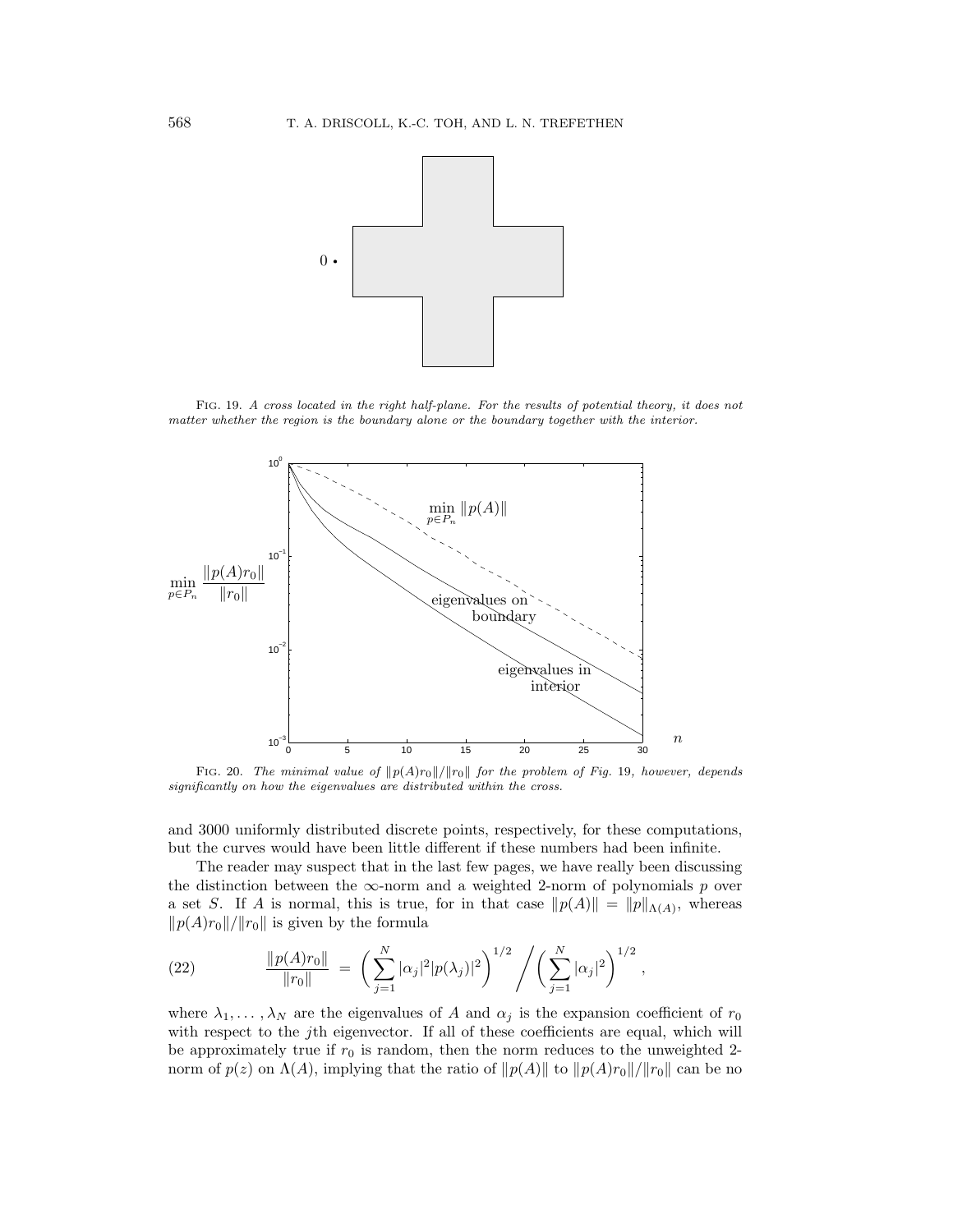greater than  $\sqrt{N}$ . This observation applies to the initial stages of Figs. 18 and 20, for example, since the matrices involved in those examples were normal.

If A is normal but  $r_0$  is not random, (22) indicates that  $\|p(A)\|$  and  $\|p(A)r_0\|/\|r_0\|$ may differ in other ways. A favorable  $r_0$  might make  $||p(A)r_0||/||r_0||$  arbitrarily small. If  $r_0$  is a multiple of a single eigenvector of A, for example, then convergence may occur in one step. It can be shown that the worst-case  $r_0$ , by contrast, having all its energy appropriately concentrated at points where the minimax polynomial  $p(z)$  on  $\Lambda(A)$  achieves its maximum, eliminates the gap between  $\|p(A)\|$  and  $\|p(A)r_0\|/\|r_0\|$ entirely, making (STEP4) an equality [35], [46].

Does (STEP4) become an equality even for nonnormal matrices A, for some worstcase choice of  $r_0$ ? Greenbaum and Trefethen conjectured in [38] that the answer was yes. Subsequently, a counterexample was found by Faber et al., showing that it is in general no [18]. If we maximize over  $r_0$  in (STEP4), we get the inequality

(23) 
$$
\min_{p \in P_n} \max_{r_0 \neq 0} \frac{\|p(A)r_0\|}{\|r_0\|} \geq \max_{r_0 \neq 0} \min_{p \in P_n} \frac{\|p(A)r_0\|}{\|r_0\|}.
$$

The example of Faber et al. established that the inequality is sometimes strict; the two quantifiers do not commute. More recently, Toh has shown that for certain matrices, the ratio of the right-hand side to the left-hand side can be arbitrarily small [72].

The lack of equality in (23) never seems to be an issue in practice. Experiments with various matrices indicate that although the ratio of the two sides might be  $10^{-1}$ or 10−<sup>6</sup> in principle, it is usually more like 0.99 or exactly 1 [71]. Thus, in practice, it is reasonable to think of Step 4 as the difference between worst-case and actual initial vectors  $r_0$ , even when A is not normal. In some applications, for example with some linear iterations imbedded in larger nonlinear calculations, initial guesses will be available that are significantly better than random, making Step 4 especially significant.

**9. Step 5: Minimization vs. quasi minimization.** At step n, a typical Krylov subspace iteration for solving  $Ax = b$  constructs an iterate  $x_n$  whose residual  $r_n$  lies in the nth Krylov subspace generated by the initial residual  $r_0$ , as indicated in (6):  $r_n \in r_0 + \langle Ar_0, A^2r_0,\ldots,A^n r_0 \rangle$ . Such an  $x_n$  satisfies (7) for some  $p \in P_n$ .  $r_n = p(A)r_0$ . But which such  $x_n$  do these iterations construct? The simplest principle is that it should be the (unique) choice that minimizes  $||r_n||$ , where  $|| \cdot ||$  is, as always, the 2-norm. Some methods achieve this, but some do not, and this is our fifth step:

$$
\text{(STEP5)} \qquad \qquad \min_{p \in P_n} \frac{\|p(A)r_0\|}{\|r_0\|} \ \leq \ \frac{\|p(A)r_0\|}{\|r_0\|}.
$$

The standard algorithm that minimizes  $||r_n||$  for general matrices is GMRES [64]. The algorithm constructs a sequence of orthonormal vectors  ${q_k}$  that span the successive Krylov subspaces  $\langle r_0, Ar_0, \ldots, A^{n-1}r_0 \rangle$  and then solves the minimization problem, involving a Hessenberg matrix, by standard orthogonal matrix operations for least-squares problems. All this seems straightforward now, but it was not so obvious a generation ago; GMRES was not developed until the 1980s. Before that, other methods were published that minimized  $||r_n||$ , notably GCR, ORTHOMIN, and ORTHODIR, but they had restrictions concerning the classes of applicable matrices and numerical stability.

There are two reasons why  $||r_n||$  may not be minimized at step n. The first is that some methods minimize something different from  $||r_n||$ . In the conjugate gradient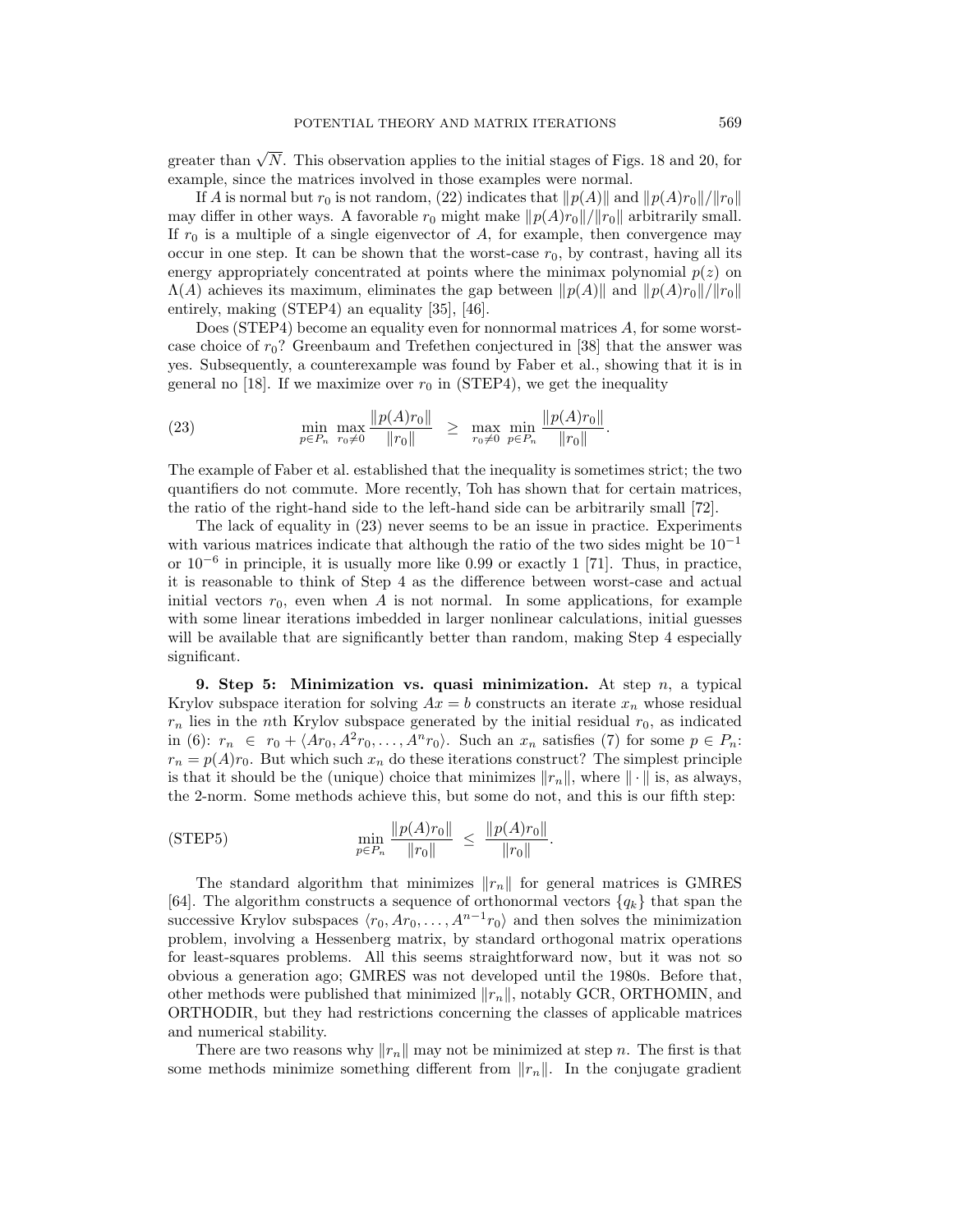(CG) iteration [43], for example, which is restricted to symmetric positive definite matrices A, it is the A-norm of the error that is minimized:  $||e_n||_A = (e_n^T A e_n)^{1/2}$ , where  $e_n = x_n - A^{-1}b$ . (The difference is visible in the lower curves of Figs. 22 and 23, below.) This makes sense for symmetric positive definite matrices but not for general ones. Alternatively,  $||r_n||$  may be minimized but over a different space than the standard Krylov subspace (6). The method known as CGNR, for example, which consists of the application of CG to the normal equations  $A^*Ax = A^*b$ , makes use of a Krylov subspace based on  $A^*A$  instead of A. (In such cases (STEP5) is not a correct description of the nature of the approximation under consideration, since the actual  $r_n$  is not of the form  $p(A)r_0$ .

Variations of this kind may significantly affect the convergence rate of an iteration. In the case of a change of norm, say from  $||r_n||$  to  $||e_n||_A$ , the effect is typically bounded In the case of a change of norm, say from  $||r_n||$  to  $||e_n||_A$ , the effect is typically bounded<br>by a number such as  $\sqrt{N}$  or  $\sqrt{\kappa(A)}$ . In the case of a change of Krylov subspace, it may be unbounded. For example, for some  $N \times N$  matrices CGNR converges in one step while GMRES takes N steps; for others, GMRES converges in two steps, while CGNR takes  $N$  steps [53].

The other reason why  $\|r_n\|$  is not always minimized is more interesting, for it touches a deeper issue and is a topic of current concern and imperfect understanding. For some problems, each iterate of GMRES is dauntingly expensive to compute. Consequently, other methods have been devised that require much less work per iteration, but at the cost of delivering potentially larger residuals  $r_n$ . Two classic examples that employ the Krylov subspace (6) are biconjugate gradients (BCG) [23], [48] and quasi-minimal residuals (QMR) [25], [26]. Other methods employing different Krylov subspaces include conjugate gradients squared (CGS) [68], Bi-CGSTAB [80], and transpose-free QMR (TFQMR) [24]. The behavior of these "quasi-minimization" methods is generally more complicated and less well understood than that of GMRES, but they are very fast and very popular.

What makes GMRES expensive is that to compute the new iterate  $x_n$  at step n, it manipulates a recurrence relation involving  $n + 1$  vectors, potentially requiring a great deal of work and memory. This is no problem at the beginning of an iteration, when *n* is small, and thus GMRES is often the best method for problems that are well enough preconditioned that they converge fast. It may also be no problem, relatively speaking, in cases where matrix-vector multiplications of the form  $Ax$  are so costly as to dominate all the costs of manipulating  $n + 1$  vectors at step n. For many applications, however, these conditions do not hold, and it is safe to say that the cost of GMRES typically begins to be distressing by  $n = 20$  and prohibitive by  $n = 100$ .

One way of coping with this problem is to restart GMRES intermittently, throwing away the information accumulated in the Krylov subspace and retaining only the current iterate  $x_n$ . The other, deeper idea is to employ alternative algorithms based on three-term recurrence relations such as those mentioned above. Typically such an algorithm employs two Krylov sequences rather than one, making use of the transpose  $A<sup>T</sup>$  or adjoint  $A^*$  as well as A itself, and enforces a biorthogonalization condition that can be implemented by three-term recurrences. However, no known methods of this type minimize  $\|r_n\|$ . Indeed, in response to a \$100 challenge posed by Golub in the early 1980s, it was proved by Faber and Manteuffel in 1984 that within a certain class of methods based on a three-term recurrence, there is none that minimizes  $\|r_n\|$  for general problems  $Ax = b$  [19].

The field of quasi-minimization algorithms is very large, and we shall make no attempt to survey it. Instead, we present an example to give some flavor of the typical performance of these methods. Figure 21 shows convergence curves corresponding to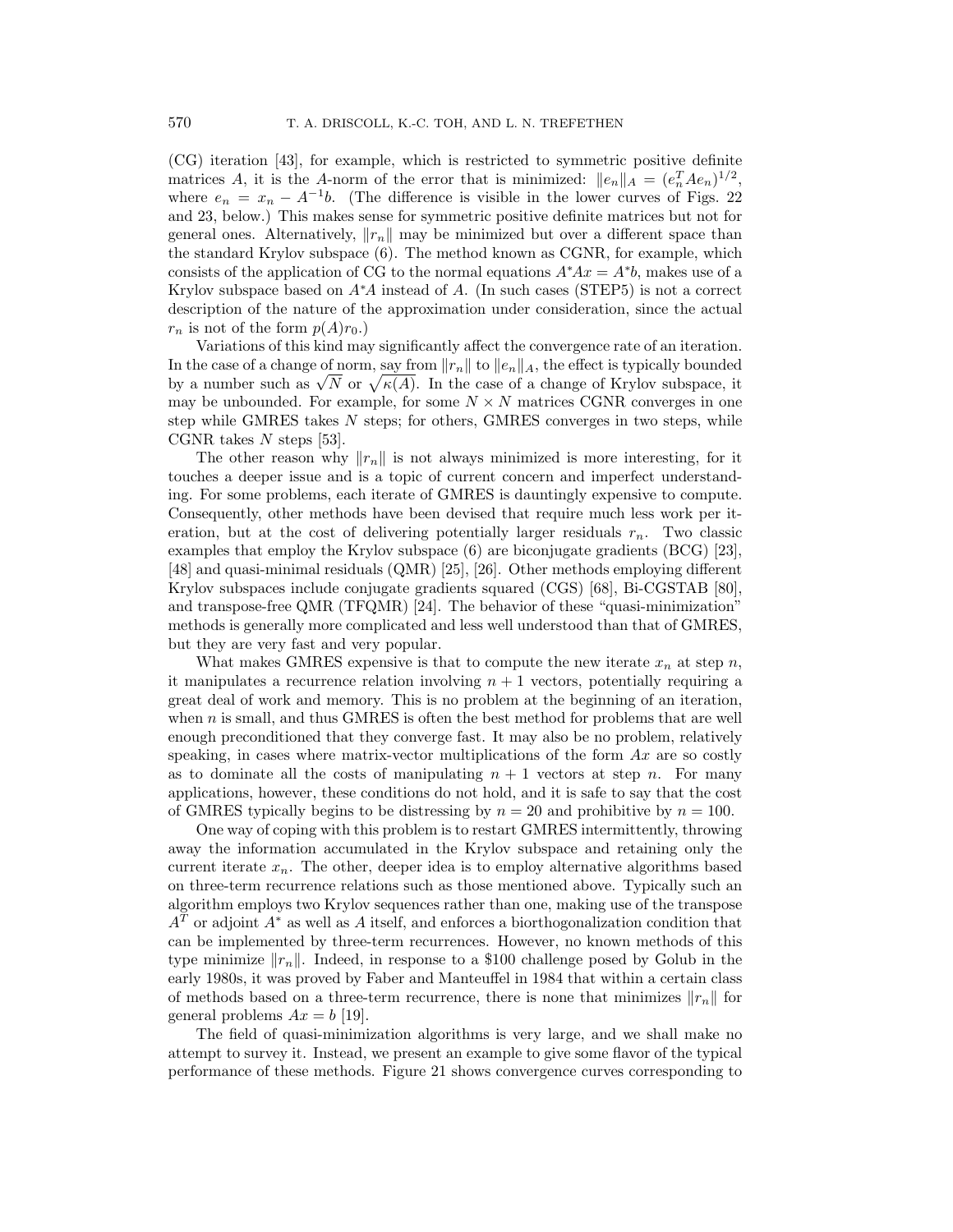

FIG. 21. Comparison of GMRES (residual norm minimization) with QMR and BCG (quasi minimization) for a 201  $\times$  201 matrix and a random initial vector  $r_0$ . The GMRES convergence curve is optimal in the sense of minimizing  $||r_n||$  at each step, but the other methods require less work per step.

GMRES, QMR, and BCG applied to a certain  $201 \times 201$  matrix A with a random initial vector  $r_0$ . To construct A, we began with the diagonal matrix D with 200 evenly spaced entries from 1 to 9. This was modified by a similarity transformation by a random  $200 \times 200$  matrix, and then a 201st row and column were added consisting of all zeros except for the entry  $1/2$  on the diagonal. All told, A is thus a modestly nonnormal  $201 \times 201$  matrix with spectrum in [1, 9] except for an outlier at  $1/2$ .

The main feature to note in Fig. 21 is that the GMRES convergence curve represents a lower bound, with the QMR convergence curve lying above it and the BCG curve lying mainly, though not entirely, above that. This behavior is typical. It is also noteworthy that whereas the GMRES curve is monotonically nonincreasing, the other curves are not, though the QMR curve comes close. For practical problems the convergence of BCG is often far more erratic than this, and other methods that may be faster, such as CGS, may converge more erratically still. An analysis of the erratic nature of these convergence curves is presented in [5]; some of the mathematics involved appeared earlier in [24].

The reader may find it an interesting exercise to explain the shape of the GMRES curve of Fig. 21 based on the previous sections of this paper. The initial stagnation is due to nonnormality (Step 3). The rapid convergence around  $n = 5$  is made possible by the difference between vector and matrix norms (Step 4). The stagnation around  $n = 10$  is the finite n effect caused by the outlier eigenvalue (Step 1). Finally, around  $n = 15$ , we enter a phase of steady linear convergence at the rate  $\rho^n = 2^{-n}$ appropriate to the region  $S_0 = [1, 9]$ . If the computation were carried a bit further, we would begin to observe acceleration caused by the discreteness of the spectrum (Step 2).

**10. Step 6: Exact vs. floating-point arithmetic.** Our final approximation is the one that arises throughout scientific computing. On a computer, a Krylov subspace iteration will be implemented in floating-point arithmetic, and rounding errors will be introduced. The result is that  $r_n$  will not be exactly equal to  $p(A)r_0$ for any polynomial  $p \in P_n$ . In principle, the error could go in either direction, but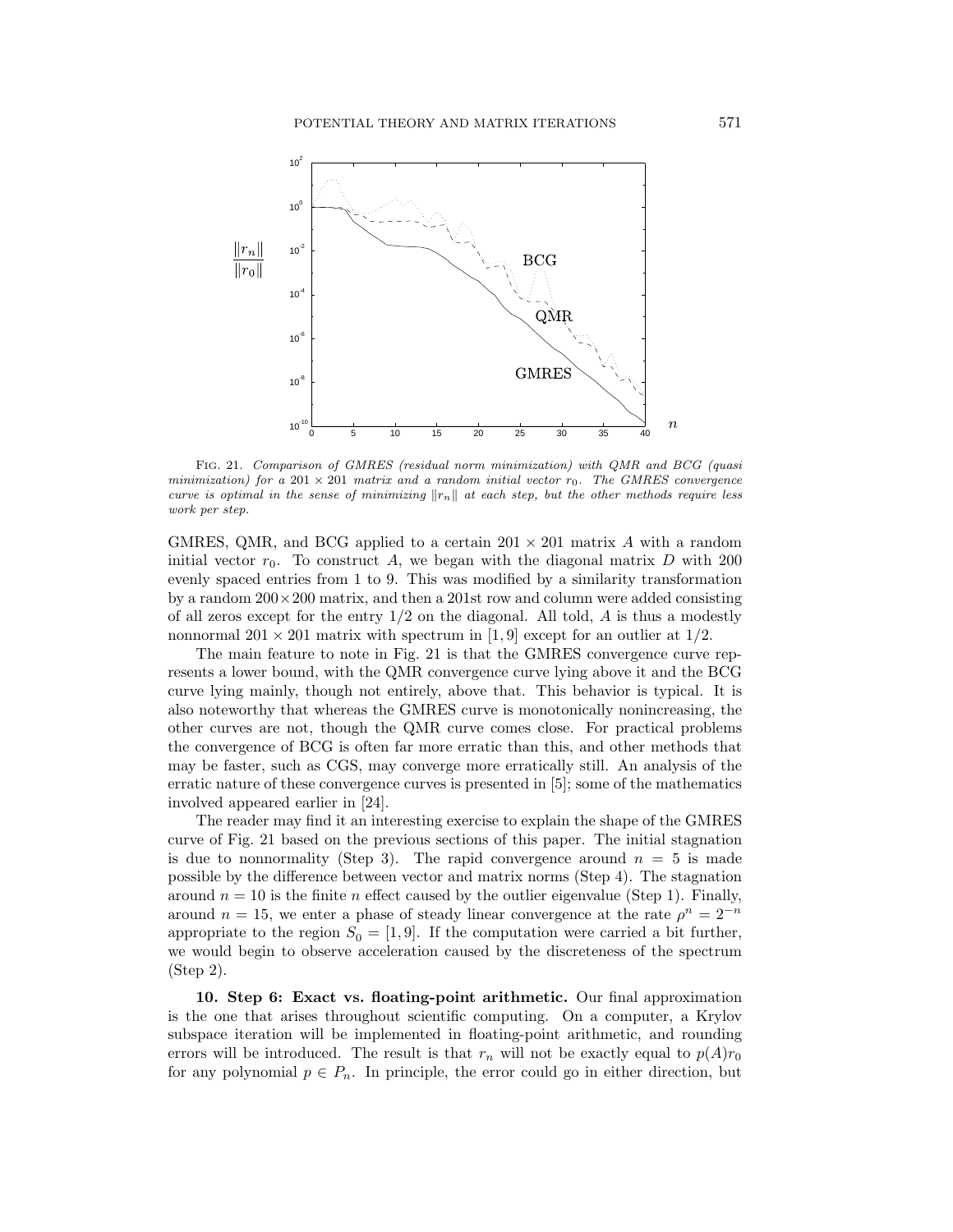for statistical reasons, rounding errors will almost always hurt rather than help, and thus we write this step with the symbol  $\leq$ :

$$
\frac{\|p(A)r_0\|}{\|r_0\|} \le \frac{\|r_n\|}{\|r_0\|}.
$$

Rounding errors play an important role in matrix iterations. Of course, one effect they have is the obvious one of preventing convergence of  $||r_n||/||r_0||$  below the level of machine precision, or sometimes machine precision times the condition number of A. But they have another effect that is different from this, which might be summed up by the idea that three-term recurrences executed in floating-point arithmetic suffer from loss of memory.

Methods involving three-term recurrences invariably depend upon certain orthogonality properties. For example, the CG and Lanczos iterations produce a sequence of residuals and search directions that are orthogonal in various senses, and the BCG and QMR iterations produce pairs of sequences of vectors that are mutually biorthogonal. Mathematically speaking, these orthogonality properties are consequences of identities based on, for example, the symmetry of A in the case of CG or Lanczos. In floating-point arithmetic, however, these properties typically cease to hold accurately after a number of steps have been taken. Nearby vectors in a sequence may be nearly orthogonal to one another, but they are typically far from orthogonal to vectors earlier in the sequence.

At a qualitative level, it is easy to see what causes this loss of orthogonality. Small errors are introduced at each step of a recurrence, and these may then grow exponentially as the iteration proceeds. One may take the view, for example, that the component of  $r_n$  corresponding to a particular eigenvalue of A is never exactly annihilated by a root of a polynomial  $p(A)$ ; at best it is annihilated to machine precision. The residue that remains may grow in succeeding iterations until it becomes very large, and eventually it may have to be annihilated again. Such effects may delay convergence of matrix iterations by a number of steps. In the case of Lanczos iterations for finding eigenvalues (not discussed here), they result in the phenomenon of multiple computed copies of eigenvalues known as "ghosts." Note that such effects result from having isolated points in the spectrum; for a linear operator whose spectrum has no isolated points, or for a matrix at an early enough stage in the iteration that the spectrum does not behave as if it has isolated points, ghosts and related phenomena do not appear.

Establishing theorems to quantify these effects is not an easy matter. In some areas, a good deal is known; examples are Paige's analysis of loss of orthogonality in the Lanczos iteration [57] and Greenbaum's analysis of the convergence of conjugate gradients [31]. Another example is a result of Greenbaum to the effect that if an iteration is erratic enough that some iterates have norms  $||x_n||$  much larger than the exact norm  $||A^{-1}b||$ , then the attainable accuracy suffers accordingly [33]. Overall, however, the completeness of the understanding of the effect of rounding errors on Krylov subspace iterations falls short of what numerical analysts have come to expect for the more classical direct methods in linear algebra [29, 44]. Readers interested in learning something of this subject should begin with Greenbaum's book [34].

Figure 22 illustrates a typical effect of rounding errors in a three-term recurrence. The matrix, of dimension  $N = 24$ , is taken from [37]. We start with  $D =$ diag( $\lambda_1, ..., \lambda_N$ ), where  $\lambda_j = 0.001 + 0.999(j-1)2^{j-N}/(N-1)$  for  $j = 1, 2, ..., N$ . We then set  $A = UDU<sup>T</sup>$ , where U is a random orthogonal matrix. The matrix A is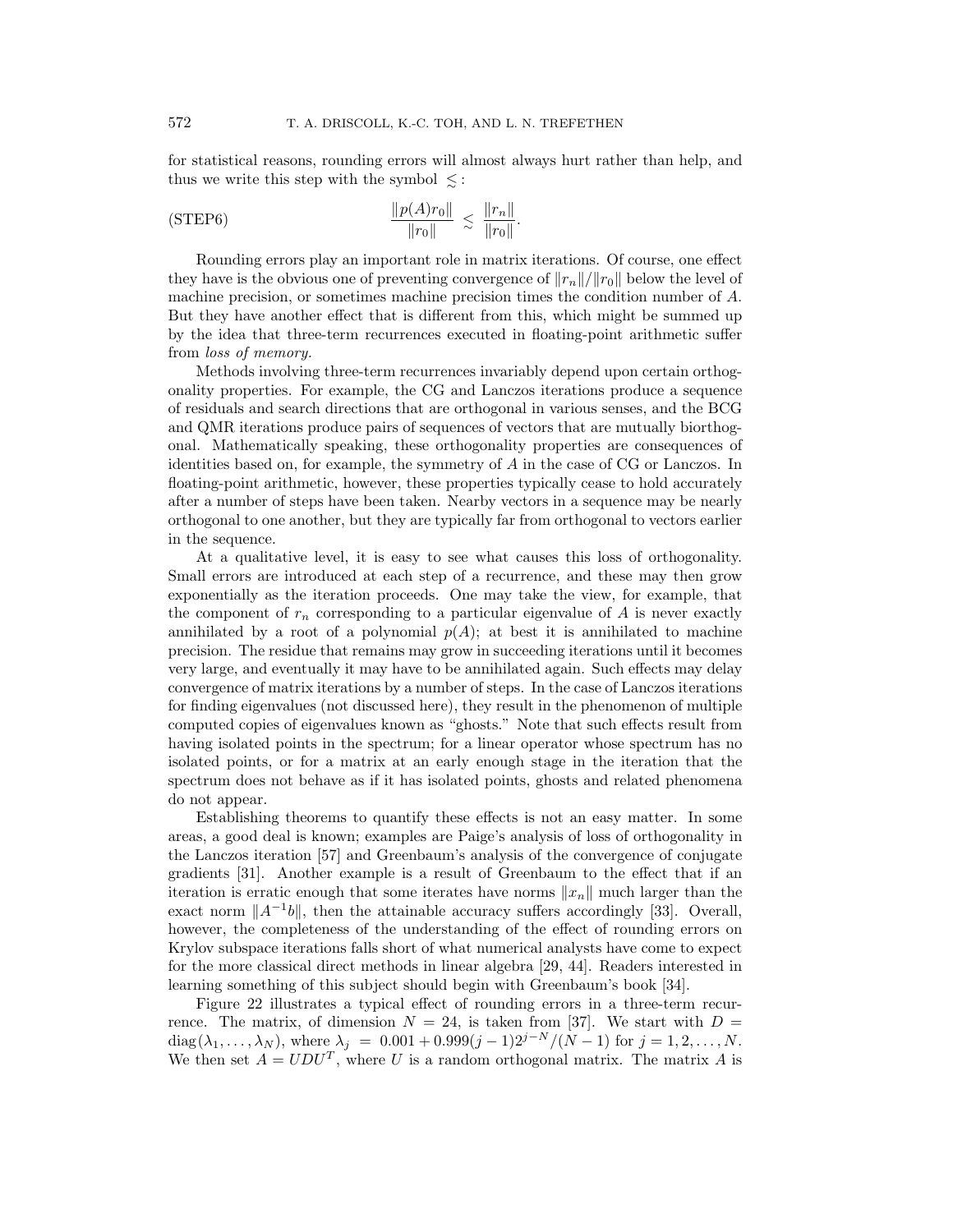

FIG. 22. Comparison of MINRES (three-term recurrence) and GMRES  $((n + 1))$ -term recurrence) for a  $24 \times 24$  symmetric positive definite matrix. The curves would be identical in exact arithmetic.

thus dense and symmetric, with eigenvalues lying in the interval [0.001, 1] but very strongly clustered near 0.001.

Figure 22 shows two convergence curves for this matrix A and a random initial vector  $r_0$ . The GMRES curve is not significantly affected by rounding errors. (Exercise: why does it have the shape it does?) Since  $A$  is symmetric, however, each residual  $r_n$  is computable by a three-term recurrence instead of an  $(n + 1)$ -term recurrence, and a standard algorithm for this is known as MINRES [58]. The figure shows that although the MINRES curve would be identical to the GMRES curve in exact arithmetic, in floating-point arithmetic it begins to deviate very early. (The computer has machine epsilon  $2^{-52} \approx 2.2 \times 10^{-16}$ .) Convergence to high accuracy is not prevented, but it is substantially delayed.

Figure 23 presents the same comparison for a different pair of algorithms. One curve corresponds to CG as implemented in the usual way by a three-term recurrence. Note that since  $||r_n||$  is plotted, whereas it is  $||e_n||_A$  that CG minimizes, the convergence curve does not decrease monotonically. What is striking is that after step  $n = 10$ , the behavior begins to be strongly affected by rounding errors. The comparison curve labeled "exact CG" was computed by an  $(n + 1)$ -term recurrence, following [37], so that the orthogonality property of CG was maintained explicitly.

**11. Summary.** Our six steps represent a chain of inequalities stretching from  $\rho^n$  to  $||r_n||/||r_0||$ , the two sides of (5). They are collected in Table 1.

Obviously, the inequalities do not all point in the same direction. The convergence of a matrix iteration can be faster or slower than the estimate  $\rho^n$  based on potential theory, depending on what effects are dominant.

Here is a brief recapitulation of the principal effect of each of the steps.

Step 1 is the difference between nth root  $n \to \infty$  asymptotics and finite n potential theory for a set S. If S has isolated points near the origin, corresponding to outlier eigenvalues of A, these may delay convergence by many steps without affecting the asymptotic rate.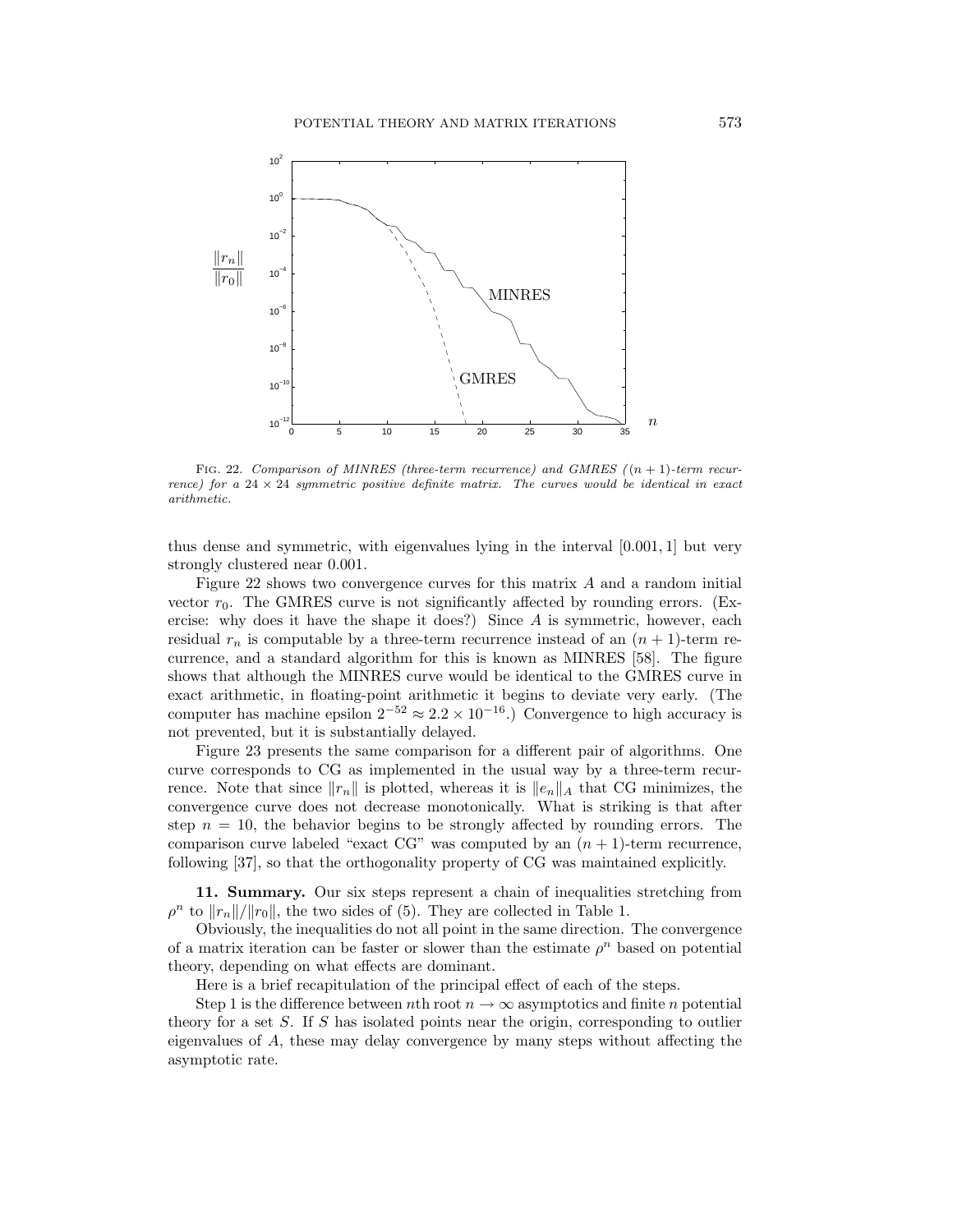

FIG. 23. For the same matrix as in Fig. 22, comparison of CG implemented in floating-point and in exact arithmetic. The exact CG curve is simulated by implementing CG with an explicit  $(n + 1)$ -term recurrence.

|                           | TABLE 1 |  |
|---------------------------|---------|--|
| Summary of the six steps. |         |  |

| $\bar{\rho^n}$                         |                                      |   |
|----------------------------------------|--------------------------------------|---|
|                                        | $n \to \infty$ vs. finite n          |   |
| $\min_{p \in P_n}   p  _S$             |                                      |   |
| ≳                                      | Estimated vs. actual spectrum        | 2 |
| $\min_{p \in P_n}   p  _{\Lambda(A)}$  |                                      |   |
| $\lt$                                  | Normal vs. nonnormal $A$             | 3 |
| $\min_{p \in P_n}   p(A)  $            |                                      |   |
| ➢                                      | $  p(A)  $ vs. $  p(A)r_0  /  r_0  $ | 4 |
| $\min_{p \in P_n}   p(A)r_0  /  r_0  $ |                                      |   |
| $\lt$                                  | Minimization vs. quasi minimization  | 5 |
| $  p(A)r_0  /  r_0  $                  |                                      |   |
| $\leq$                                 | Exact vs. floating-point arithmetic  | 6 |
| $  r_n  /  r_0  $                      |                                      |   |

Step 2 is the approximation of the spectrum  $\Lambda(A)$  by the continuum S. As an iteration proceeds, it typically begins to discover that  $\Lambda(A)$  is not a continuum after all. Isolated eigenvalues begin to be "peeled off," and the convergence accelerates. This is sometimes called a phase of "superlinear convergence."

Step 3 is the difference between normal and nonnormal matrices. If A is normal, its spectrum determines everything, but in the nonnormal case, the convergence may be arbitrarily much slower than can be explained on the basis of the spectrum alone. Sometimes the  $\epsilon$ -pseudospectra of A provide a better understanding of convergence behavior. As the iteration proceeds, smaller  $\epsilon$  may become relevant, representing a second potential cause of acceleration of convergence in the later stages of the iteration.

Step 4 is the difference between matrix and vector norms, which is roughly the difference between a worst-case initial vector  $r_0$  and the actual  $r_0$ . For an arbitrary  $r_0$ , an iteration can usually manage to ignore troublesome eigenvalues in the early stages. Convergence later slows down when it is forced to take them into account. This is sometimes called a phase of "sublinear convergence."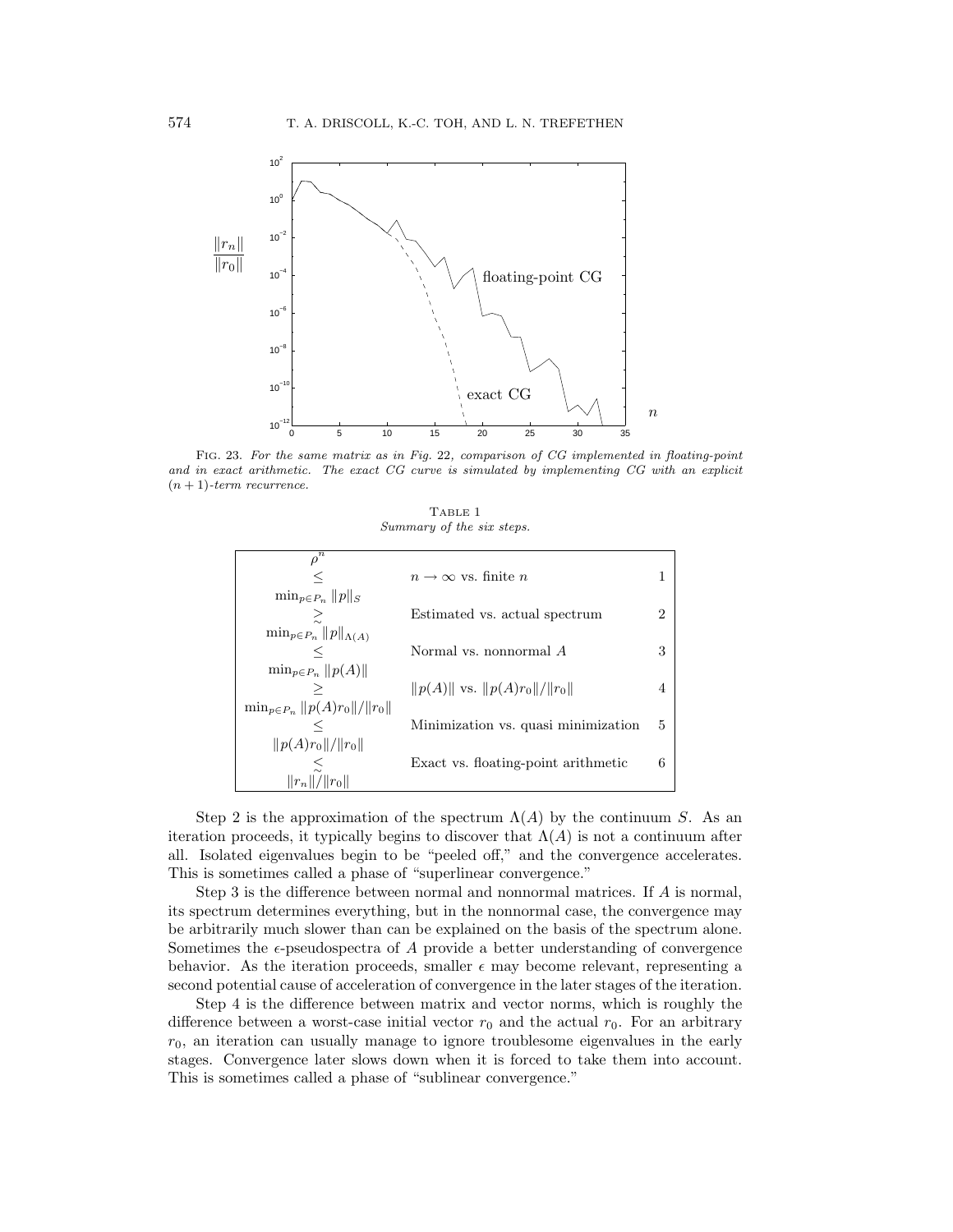Step 5 is the difference between methods that minimize  $||r_n||$  at each step (notably GMRES) and those that do not (BiCG, CGS, Bi-CGSTAB, QMR, TFQMR, etc.). These quasi-minimization methods require more iterations, but each iteration may require much less work, especially in cases of slow convergence where the cost of the computation is not dominated by the cost of matrix-vector products.

Step 6 is the approximation of exact by floating-point arithmetic. The effects of rounding on matrix iterations are complicated and not fully understood, especially for methods based on three-term recurrences. Most often rounding errors delay convergence without preventing it, but the latter is possible too.

Let us emphasize some things we have not done in this paper.

We have not given any details of Krylov subspace iterations and their implementation. Some of these methods, like conjugate gradients, are elementary and are described in numerous books. Others, like QMR with look-ahead, are complicated and perhaps best used in software form rather than programmed for oneself.

We have not, for that matter, said anything about software. For a start on this subject, see [3].

We have not given examples of matrices obtained from scientific or engineering applications, preferring to construct examples artificially to illustrate each point.

As mentioned in the introduction, we have not studied errors, only residuals. For ill-conditioned matrices A, some of the effects we have described look different if one examines  $||e_n||/||e_0||$  rather than  $||r_n||/||r_0||$ . For example, the initial Step 4 sublinear convergence effect may be weakened, since  $||e_n||/||e_0||$  is more strongly dominated by troublesome eigenvalues near the origin. Relatedly, somewhat different effects may be observed if  $x_0$  and  $e_0$  are random than if  $r_0$  is random.

We have not addressed the crucial problem of preconditioners. If a matrix iteration is converging slowly, our study may help to explain why, but it will probably not point the way to a cure. The cure is a better preconditioner—but finding good preconditioners is a proverbial art, not a science.

We have not considered the use of Krylov subspace iterations for purposes other than solving systems of equations. The most conspicuous other area of application is eigenvalue problems [62]. In addition, these methods are also used for further purposes such as evaluation of  $\exp(tA)$  or other matrix functions [10,11].

Finally, we have certainly not presented the only valid way to analyze the convergence of Krylov subspace iterations. To some degree the ordering of our six steps could be different. For example, the matrix-vector inequality (STEP4) could be formulated for arbitrary  $p$  rather than minimal  $p$ . In some areas, entirely different approaches might be possible. For example, isolated points in the spectrum could be treated differently; not all quasi-minimization methods fit the inequality (STEP5); and our assignment of all rounding errors to the equality (STEP6) at the end of the chain is somewhat artificial.

In closing, on the other hand, let us emphasize what we have done. We have reviewed, systematically and with concrete examples, the fundamental phenomena that govern convergence of Krylov subspace matrix iterations for solving systems of equations  $Ax = b$ . We believe we have touched upon all the main phenomena that arise in this subject.

**Acknowledgments.** Several of our colleagues commented on a draft of this paper, and we are grateful for their advice. We would like particularly to thank Roland Freund, Anne Greenbaum, Lothar Reichel, Gerhard Starke, Gilbert Strang, and Richard Varga.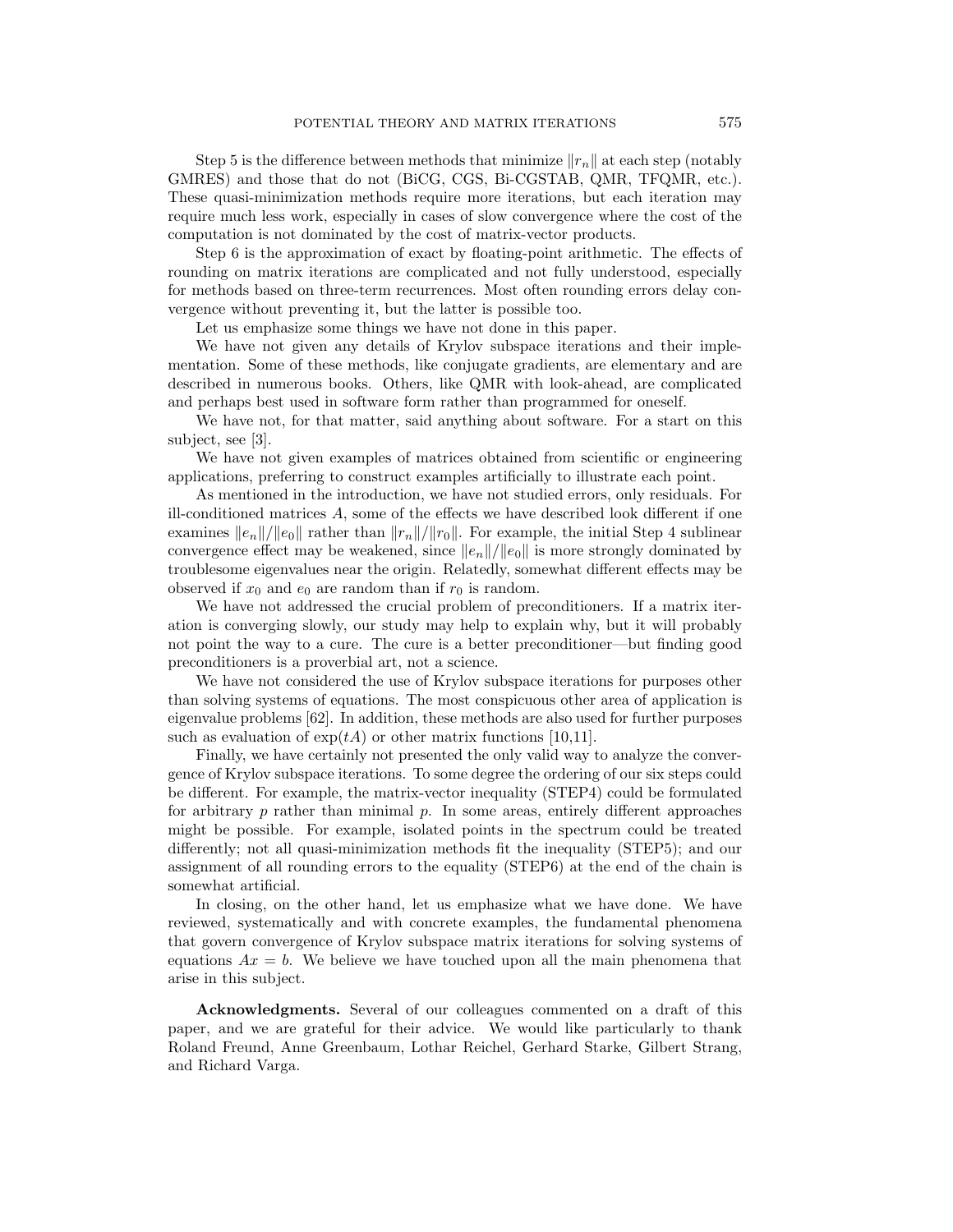## REFERENCES

- [1] O. AXELSSON, Iterative Solution Methods, Cambridge University Press, Cambridge, 1994.
- [2] N. S. BAKHVALOV, Numerical Methods, Mir Publishers, Moscow, 1977.
- [3] R. BARRETT, ET AL., Templates for the Solution of Linear Systems: Building Blocks for Iterative Methods, SIAM, Philadelphia, 1994.
- [4] P. CONCUS, G. H. GOLUB, AND D. P. O'LEARY, A generalized Conjugate Gradient method for the numerical solution of elliptic partial differential equations, in Sparse Matrix Computations, J. R. Bunch and D. J. Rose, eds., Academic Press, New York, 1976, pp. 309– 332.
- [5] J. CULLUM AND A. GREENBAUM, Relations between Galerkin and norm-minimizing iterative methods for solving linear systems, SIAM J. Matrix Anal. Appl., 17 (1996), pp. 223–247.
- [6] J. K. CULLUM AND R. A. WILLOUGHBY, Lanczos Algorithms for Large Symmetric Eigenvalue Computations, Vol. 1, Birkhäuser, Boston, 1985.
- [7] J. H. CURTISS, Faber polynomials and the Faber series, Amer. Math. Monthly, 78 (1971), pp. 577–596.
- [8] J. W. DANIEL, *The Approximate Minimization of Functionals*, Prentice–Hall, Englewood Cliffs, NJ, 1971.
- [9] T. A. DRISCOLL, A MATLAB toolbox for Schwarz–Christoffel mapping, ACM Trans. Math. Softw., 22 (1996), pp. 168–186. See also http://amath.colorado.edu/appm/faculty/tad/ SC-toolbox.
- [10] V. DRUSKIN, A. GREENBAUM, AND L. KNIZHNERMAN, Using nonorthogonal Lanczos vectors in the computation of matrix functions, SIAM J. Sci. Comp., 19 (1998), pp. 38–54.
- [11] W. S. EDWARDS, L. S. TUCKERMAN, R. A. FRIESNER, AND D. C. SORENSEN, Krylov methods for the incompressible Navier–Stokes equations, J. Comp. Phys., 110 (1994), pp. 82–102.
- [12] M. EIERMANN, On semiiterative methods generated by Faber polynomials, Numer. Math., 56 (1989), pp. 139–156.
- [13] M. EIERMANN, X. LI, AND R. S. VARGA, On hybrid semi-iterative methods, SIAM J. Numer. Anal., 26 (1989), pp. 152–168.
- [14] M. EIERMANN AND W. NIETHAMMER, On the construction of semiiterative methods, SIAM J. Numer. Anal., 20 (1983), pp. 1153–1160.
- [15] M. EIERMANN, W. NIETHAMMER, AND R. S. VARGA, A study of semiiterative methods for nonsymmetric systems of linear equations, Numer. Math., 47 (1985), pp. 505–533.
- [16] H. ELMAN AND R. STREIT, Polynomial iteration for nonsymmetric indefinite linear systems, in Numerical Analysis, Lecture Notes in Math. 1230, J. P. Hennert, ed., Springer-Verlag, 1986, pp. 103–117.
- [17] G. FABER, Über Tschebyscheffsche Polynome, J. Reine Angew. Math., 150 (1920), pp. 79–106.
- [18] V. FABER, W. JOUBERT, E. KNILL, AND T. MANTEUFFEL, Minimal residual method stronger than polynomial preconditioning, SIAM J. Matrix Anal. Appl., 17 (1996), pp. 707–729.
- [19] V. FABER AND T. MANTEUFFEL, Necessary and sufficient conditions for the existence of a conjugate gradient method, SIAM J. Numer. Anal., 21 (1984), pp. 352–362.
- [20] D. K. FADDEEV AND V. N. FADDEEVA, Computational Methods of Linear Algebra, Freeman, San Francisco, 1963.
- [21] B. FISCHER AND R. W. FREUND, On adaptive weighted polynomial preconditioning for Hermitian positive definite matrices, SIAM J. Sci. Comp., 15 (1994), pp. 408–426.
- [22] B. FISCHER AND L. REICHEL, A stable Richardson iteration method for complex linear systems, Numer. Math., 54 (1988), pp. 225–242.
- [23] R. FLETCHER, Conjugate gradient methods for indefinite systems, in Proceedings of the Dundee Biennial Conference on Numerical Analysis, G. A. Watson, ed., Springer-Verlag, New York, 1975, pp. 73–89.
- [24] R. W. FREUND, A transpose-free quasi-minimal residual algorithm for non-Hermitian linear systems, SIAM J. Sci. Comput., 14 (1993), pp. 470–482.
- [25] R. W. FREUND, G. H. GOLUB, AND N. M. NACHTIGAL, Iterative solution of linear systems, Acta Numerica, 1 (1992), pp. 57–100.
- [26] R. W. FREUND AND N. M. NACHTIGAL, QMR: A quasi-minimal residual method for non-Hermitian linear systems, Numer. Math., 60 (1991), pp. 315–339.
- [27] D. GAIER, Lectures on Complex Approximation, Birkhäuser, Boston, 1987.
- [28] S. K. GODUNOV AND V. S. RYABENKII, Theory of Difference Schemes, North-Holland, Amsterdam, 1964.
- [29] G. H. GOLUB AND C. F. VAN LOAN, Matrix Computations, 3rd ed., Johns Hopkins University Press, Baltimore, 1996.
- [30] A. GREENBAUM, Comparison of splittings used with the conjugate gradient algorithm, Numer. Math., 33 (1979), pp. 181–194.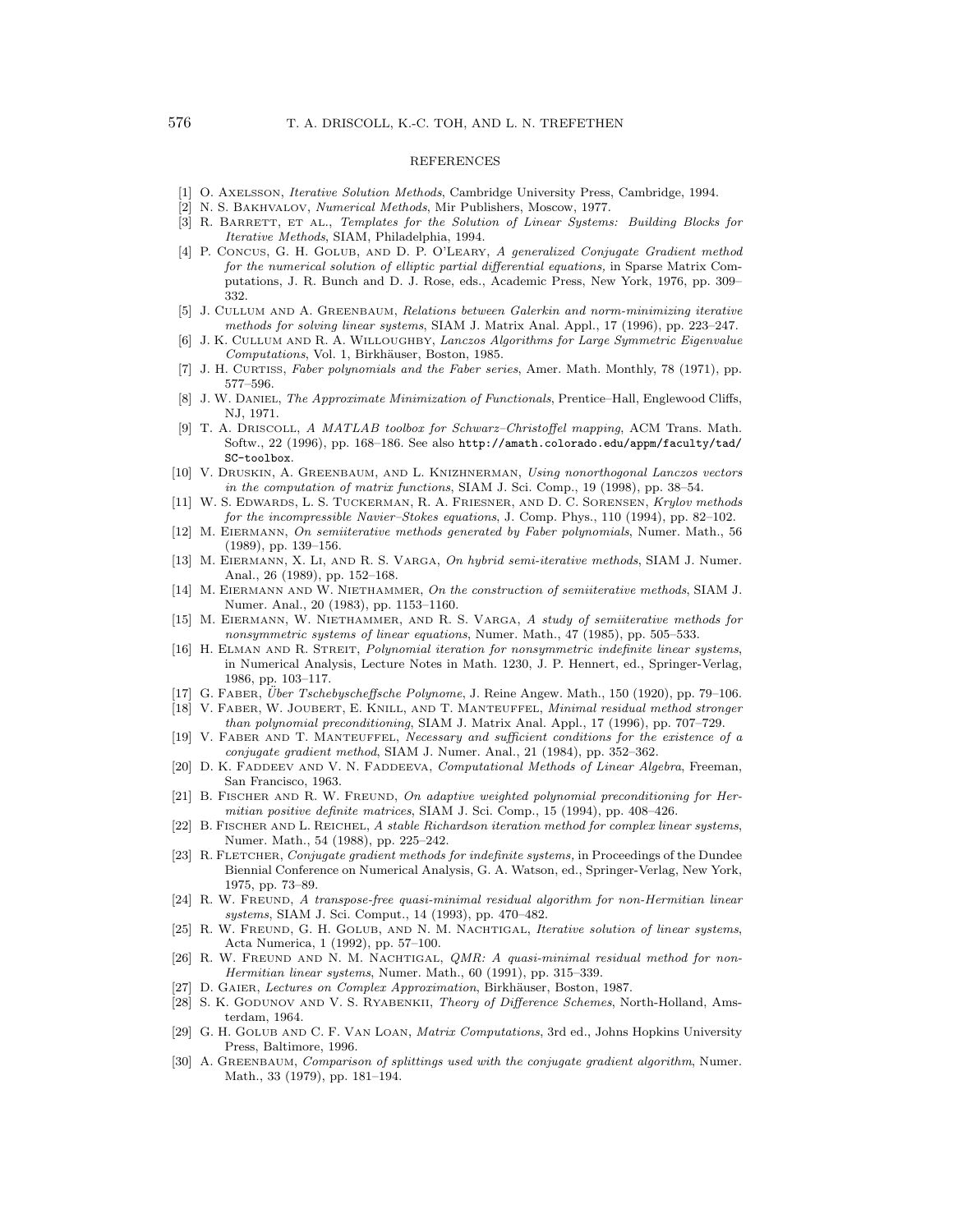- [31] A. GREENBAUM, Behavior of slightly perturbed Lanczos and conjugate gradient recurrences, Linear Algebra Appl., 113 (1989), pp. 7–63.
- [32] A. GREENBAUM, Krylov subspace approximations to the solution of a linear system, in Linear and Nonlinear Conjugate Gradient-Related Methods, L. Adams and J. L. Nazareth, eds., SIAM, Philadelphia, 1996.
- [33] A. GREENBAUM, *Estimating the attainable accuracy of recursively computed residual methods*, SIAM J. Matrix Anal. Appl., 18 (1997), pp. 535–552.
- [34] A. GREENBAUM, Iterative Methods for Solving Linear Systems, SIAM, Philadelphia, 1997.
- [35] A. GREENBAUM AND L. GURVITS, Max-Min properties of matrix factor norms, SIAM J. Sci. Comp., 15 (1994), pp. 348–358.
- [36] A. GREENBAUM, V. PTAK, AND Z. STRAKOŠ, Any nonincreasing convergence curve is possible for GMRES, SIAM J. Matrix Anal. Appl., 17 (1996), pp. 465–469.
- [37] A. GREENBAUM AND Z. STRAKOS, Predicting the behavior of finite precision Lanczos and conjugate gradient computations, SIAM J. Matrix Anal. Appl., 13 (1992), pp. 121–137.
- [38] A. GREENBAUM AND L. N. TREFETHEN, GMRES/CR and Arnoldi/Lanczos as matrix approximation problems, SIAM J. Sci. Comp., 15 (1994), pp. 359–368.
- [39] M. H. GUTKNECHT, An iterative method for solving linear equations based on minimum norm Pick–Nevanlinna interpolation, in Approximation Theory V, Academic Press, C. K. Chui, et al., eds., 1986, pp. 371–374.
- [40] L. A. HAGEMAN AND D. M. YOUNG, Applied Iterative Methods, Academic Press, New York, 1981.
- [41] R. M. HAYES, Iterative methods of solving linear problems on Hilbert space, Nat. Bur. Stand. Appl. Math. Ser., 39 (1954), pp. 71–103.
- [42] P. HENRICI, Applied and Computational Complex Analysis, Vol. 3, Wiley, New York, 1986.
- [43] M. R. HESTENES AND E. STIEFEL, Methods of conjugate gradients for solving linear systems, J. Res. Nat. Bur. Stand., 49 (1952), pp. 409–436.
- [44] N. J. HIGHAM, Accuracy and Stability of Numerical Algorithms, SIAM, Philadelphia, 1996.
- [45] E. HILLE, Analytic Function Theory, Vol. 2, Chelsea, New York, 1962.
- [46] W. A. JOUBERT, A robust GMRES-based adaptive polynomial preconditioning algorithm for nonsymmetric linear systems, SIAM J. Sci. Comp., 15 (1994), pp. 427–439.
- [47] C. T. KELLEY, Iterative Methods for Linear and Nonlinear Equations, SIAM, Philadelphia, 1995.
- [48] C. LANCZOS, Solution of systems of linear equations by minimized iteration, J. Res. Nat. Bur. Stand., 49 (1952), pp. 33–53.
- [49] H. J. LANDAU, On Szegő's eigenvalue distribution theorem and non-Hermitian kernels, J. d'Analyse Math., 28 (1975), pp. 335–357.
- [50] S. H. LUI, Computation of pseudospectra by continuation, SIAM J. Sci. Comput., 18 (1997), pp. 565–573.
- [51] T. A. MANTEUFFEL, Adaptive procedure for estimating parameters for the nonsymmetric Tchebychev iteration, Numer. Math., 31 (1978), pp. 183–208.
- [52] T. A. MANTEUFFEL AND G. STARKE, On hybrid iterative methods for nonsymmetric systems of linear equations, Numer. Math., 73 (1996), pp. 489–506.
- [53] N. M. NACHTIGAL, S. C. REDDY, AND L. N. TREFETHEN, How fast are nonsymmetric matrix iterations?, SIAM J. Matrix Anal. Appl., 13 (1992), pp. 778–795.
- [54] N. M. NACHTIGAL, L. REICHEL, AND L. N. TREFETHEN, A hybrid GMRES algorithm for nonsymmetric linear systems, SIAM J. Matrix Anal. Appl., 13 (1992), pp. 796–825.
- [55] O. NEVANLINNA, Convergence of Iterations for Linear Equations, Birkhäuser, Basel, 1993.
- [56] G. OPFER AND G. SCHOBER, Richardson's iteration for nonsymmetric matrices, Linear Algebra Appl., 58 (1984), pp. 343–361.
- [57] C. PAIGE, Accuracy and effectiveness of the Lanczos algorithm for the symmetric eigenproblem, Lin. Alg. Appl., 34 (1980), pp. 235–258.
- [58] C. PAIGE AND M. A. SAUNDERS, Solution of sparse indefinite systems of linear equations, SIAM J. Numer. Anal., 12 (1975), pp. 617–624.
- [59] L. REICHEL, Polynomials by conformal mapping for the Richardson iteration method for complex linear systems, SIAM J. Numer. Anal., 25 (1988), pp. 1359–1368.
- [60] L. REICHEL AND L. N. TREFETHEN, Eigenvalues and pseudo-eigenvalues of Toeplitz matrices, Linear Algebra Appl., 162–164 (1992), pp. 153–185.
- [61] R. D. RICHTMYER AND K. W. MORTON, Difference Methods for Initial Value Problems, 2nd ed., Wiley, New York, 1967.
- [62] Y. SAAD, Numerical Methods for Large Eigenvalue Problems, Halsted Press, New York, 1992.
- [63] Y. SAAD, Iterative Methods for Sparse Linear Systems, PWS Publishing Co., Boston, 1996. [64] Y. SAAD AND M. H. SCHULTZ, GMRES: A generalized minimum residual algorithm for solving
- nonsymmetric linear systems, SIAM J. Sci. Stat. Comp., 7 (1986), pp. 856–869.